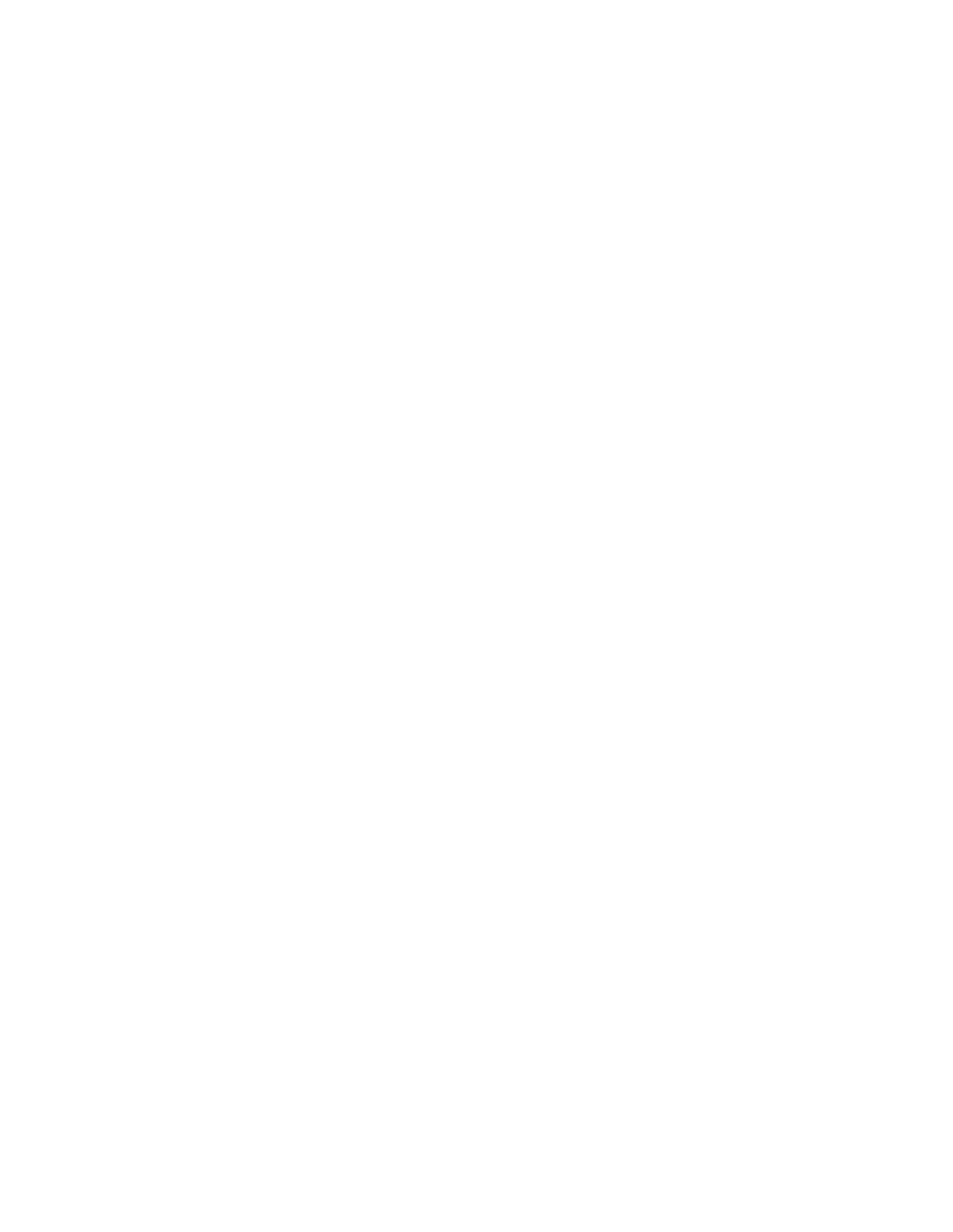# **TABLE OF CONTENTS**

| 5 DEVELOP COMMUNITY WILDLIFE MANAGEMENT AREA IN THE BUFFER ZONES 18                         |  |
|---------------------------------------------------------------------------------------------|--|
|                                                                                             |  |
| 6.1 EXAMPLE: FEASIBILITY OF ESTABLISHING A PRIVATE GAME RESERVE IN SOUTHERN MKWAJA RANCH 21 |  |
|                                                                                             |  |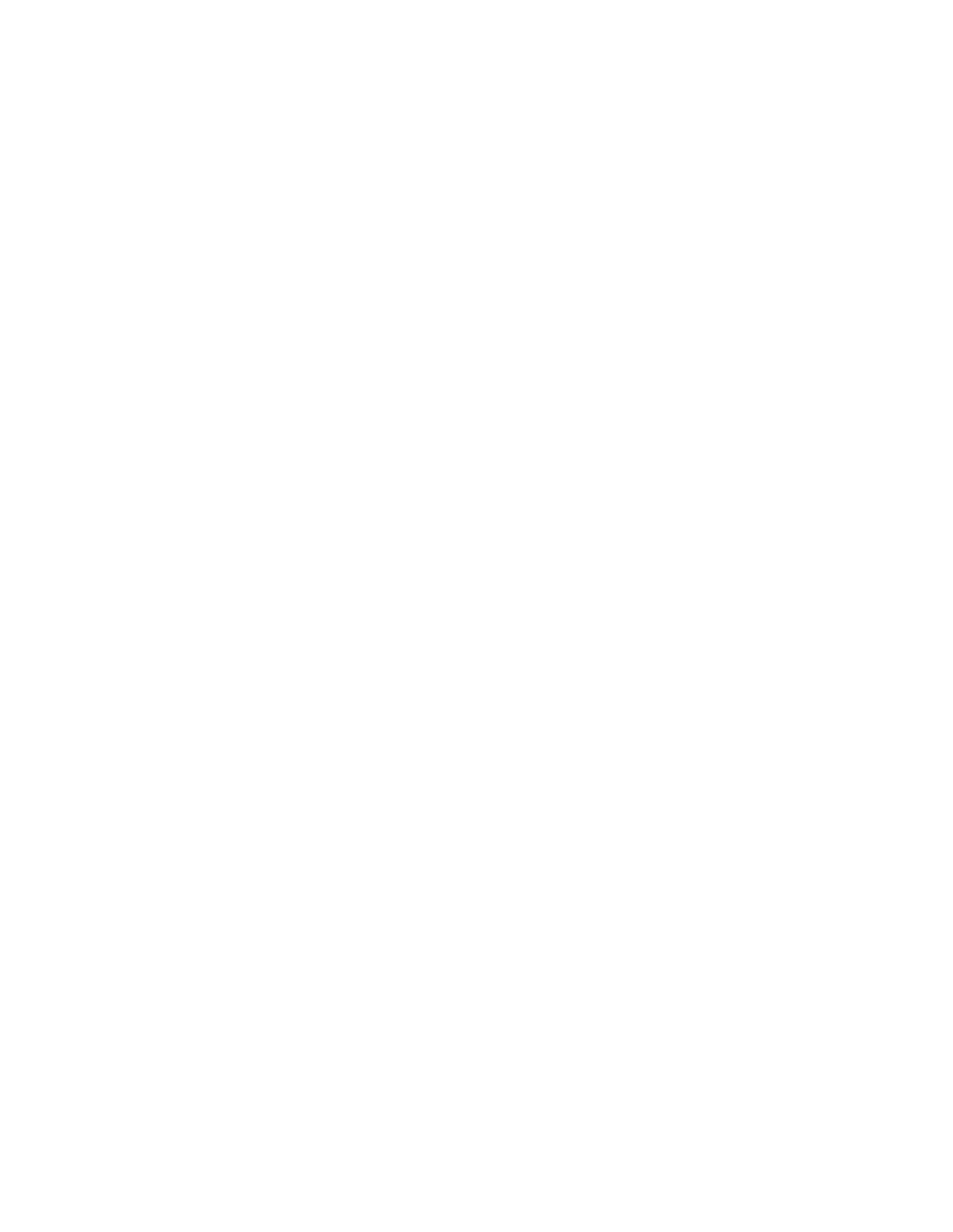# **1 INTRODUCTION**

The Saadani/Mkwaja ecosystem lies on the northern coastline of Tanzania, directly opposite Zanzibar and approximately 133 km north of Dar-es-Salaam. Although the ecosystem covers an area of 2 000km<sup>2</sup>, only 650km<sup>2</sup> lies within the protected areas of Saadani Game Reserve (260 km<sup>2</sup>), Zaraninge Proposed Forest Reserve (180km<sup>2</sup>) and Southern Mkwaja Ranch (210km<sup>2</sup>). There is also an option to include the remainder of Mkwaja Ranch (Northern Mkwaja Ranch) within the Saadani Game Reserve and possibly extend the Game Reserve in the south to incorporate the mangrove swamps along the Wami river. Other proposed acquisitions are the Green Turtle Beach in the West (Mkwaja village) and the former Kisauke Sisal Estate.

Saadani Game Reserve is the only protected coastal area in East Africa. It contains a wide variety of wildlife, including elephant, buffalo, lion, Roosevelt sable and Lichtenstein's hartebeest as well as coastal mosaic forests and mangrove swamps. The Game Reserve also has one the few remaining nesting sites for the rare green turtle, and is steeped in cultural history dating back to Arab reign in East Africa. This ecosystem is therefore regarded as being of significant conservation, economic and cultural value.

These attributes have given the impression that Saadani has enormous potential to generate revenue for the local communities, the districts and the region through tourism. This is supported by the fact that the Wildlife Division has received various applications from various investors to develop tourism facilities in the Saadani Game Reserve, mostly along the coast.

Several studies have been undertaken that examine the Saadani ecosystem in detail. Virtually all these studies have highlighted the ecological importance of the region, and all have argued that the Saadani ecosystem should be protected from exploitation and/or over development. These studies have also highlighted the importance of involving the local communities in the future management of the area. However, the difficult terrain (poor access, high rainfall, and poorly drained soils and high water table) has meant that the area is extremely difficult to "manage". Add to this the various land tenure conflicts between the conservation authorities and the various villages, and one begins to appreciate the complexity of issues affecting this area.

Nonetheless, the Tanzanian Government recognises that unless the Saadani/Mkwaja ecosystem is protected and properly managed, this important ecosystem will be lost. In May 1996, the Ministry of Natural Resources and Tourism requested assistance from the German Government to establish a community based Wildlife Conservation and Management Programme in the Saadani/Mkwaja ecosystem. This prompted the Federal Ministry for Economic Co-operation and Development (BMZ) to commission GTZ to conduct an appraisal mission to design a support project on behalf of the Wildlife Division (Haase, Ndunguru and Siege, 1996). The Wildlife Division also commissioned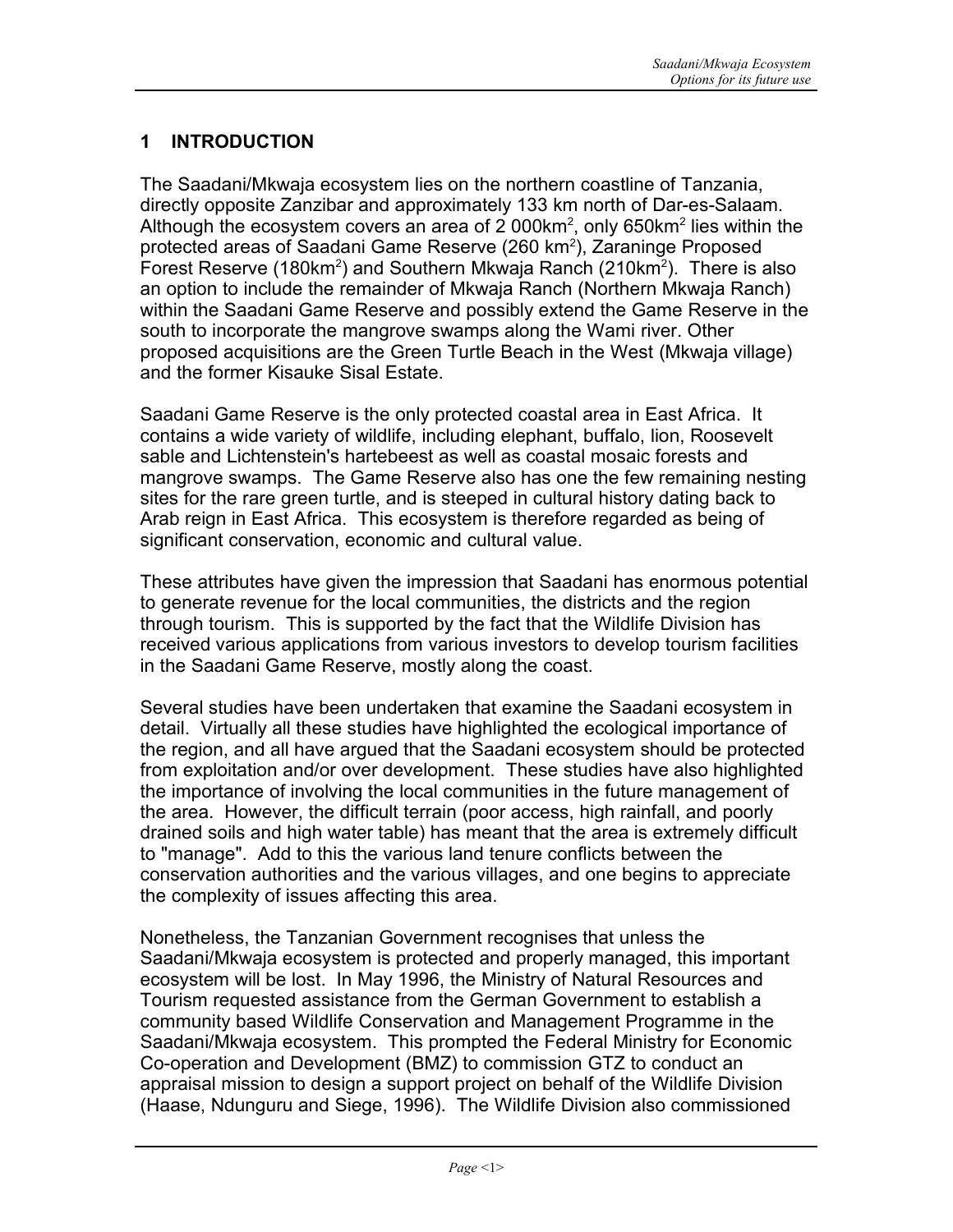the Institute of Resource Assessment, University of Dar es Salaam, to evaluate the feasibility of accommodating four tourism project proposals that would result in the establishment of approximately 514 tourist beds in the area (IRA, 1997). In 1998 the TANAPA Planning Unit presented a proposal to upgrade Saadani Game Reserve and Zaraninge Forest Reserve to National Park status (TANAPA, 1998). The most recent study is a draft Management Plan Proposal for the Saadani Game Reserve prepared by Minja, Schenk and Baldus (1999).

# **1.1 Analysis and Conclusions of these Reports**

The conclusions of these reports are varied. The appraisal mission conducted by GTZ in 1996 concludes that the Saadani Ecosystem has exceptionally good potential for tourism, citing the spectacular beaches, remarkable diversity of wildlife and habitats, and close proximity to Dar es Salaam, Zanzibar and Tanga. However, the report also identifies a number of constraints for tourism development, notably:

- Inadequate infrastructure, particularly the internal road networks and lack of appropriate tourist accommodation.
- Unreliability of game viewing.
- Poor roads that are difficult to negotiate during the rainy season.

This report also recognised that local communities, particularly those living in Saadani itself, were not enthusiastic about the Game Reserve since they received very little benefit from the Reserve but had to bear the brunt of antipoaching operations. To secure the long-term viability of the Game Reserve, it was considered essential that buffer zones be established on the eastern and western boundary of the Saadani Game Reserve. Here Community Wildlife Management programmes were to be established where local communities could be empowered to sustainably utilise the natural resources in these areas.

In contrast to this, the evaluation undertaken by the Institute of Resource Assessment is of the opinion that the tourism potential of Saadani has been overvalued (albeit this study was completed before Southern Mkwaja Ranch was added to the Game Reserve). The report highlights several practical constraints to developing the tourism potential of the area. The more important of these are:

- Access to Saadani is poor and unreliable.
- The land suitable and available for proposed tourism development along the coast in Saadani is limited to  $1km^2$ .
- The beach is not as expansive as perceived (effectively only 1.5km long, and 5m wide at low tide).
- The quality of the beach has limitations (steep, muddy, turbid water).
- Tourist recreational activities would conflict with local traditional interests, mostly artisanal fishing.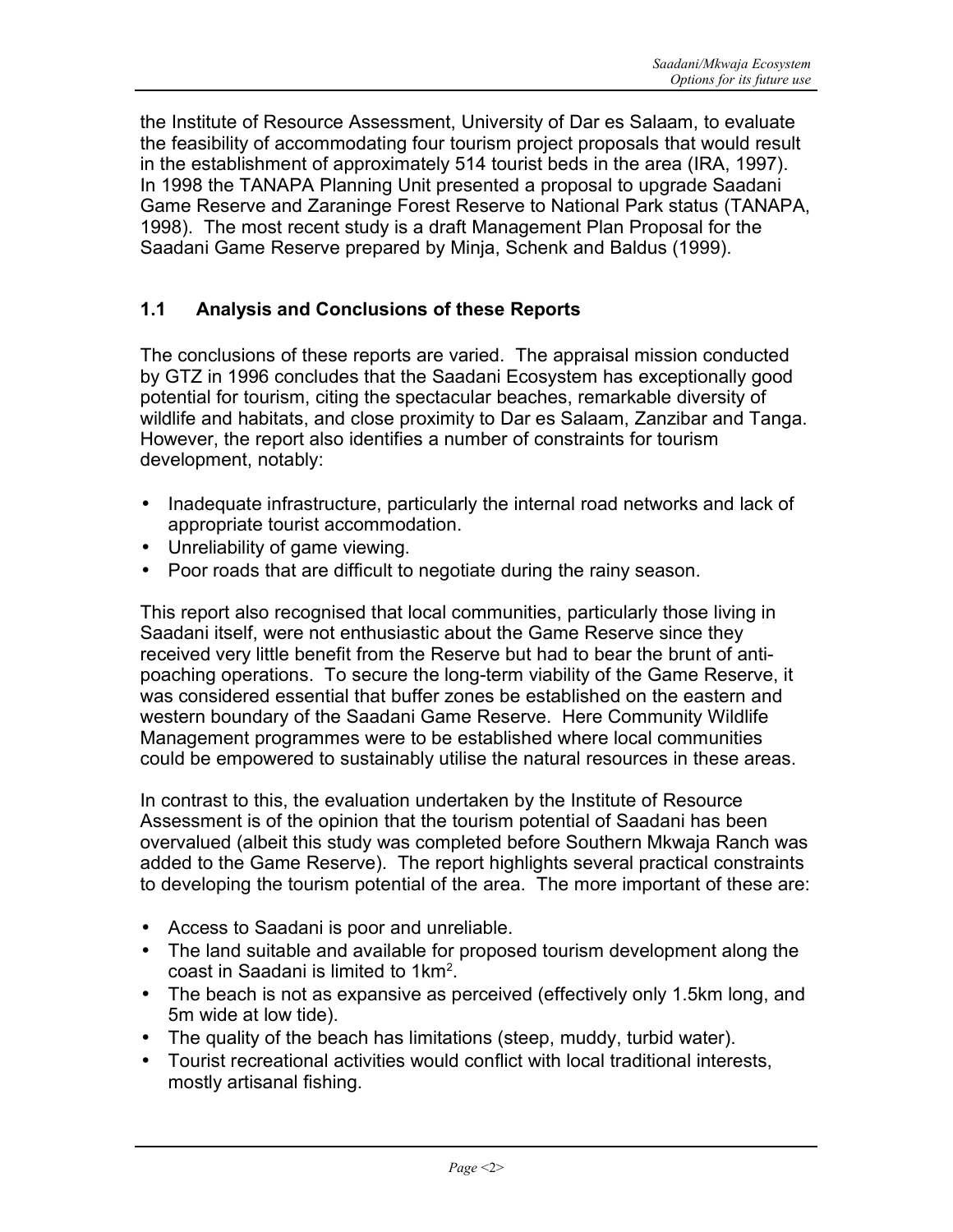- Availability of drinking water, accessibility and the presence of tsetse fly restrict development of tourist facilities inland (e.g. Tengwe site).
- The physical characteristics of the area will make it difficult to handle domestic refuse, especially sewage.
- Land conflicts between the Saadani village and the conservation authorities still exist.
- The Saadani Game Reserve is under pressure in the west from an expanding human population that threatens its future viability.

Based on these observations, the IRA recommend that the scale of infrastructure development at Saadani should be enough to support not more than 85 tourists which is far less than the proposed 514 tourist beds. Furthermore, any development that does take place must respect the traditional user rights of the local communities, especially artisanal fishing.

The proposal to upgrade Saadani Game Reserve including Southern Mkwaja Ranch and Zaraninge Forest presented by TANAPA is based on the fact that the ecosystem represents the only protected area that incorporates wildlife, marine environment, beaches and coastal forests in Tanzania. It is also the home of rare species such as Roosevelt's sable and green turtles.

TANAPA also argue that this ecosystem is threatened by human activities such as poaching, timber cutting and destruction of turtles and their nests. Offshore, trawlers and dynamiting of the coral reefs for fish are also destroying the rich and diverse marine habitats.

Because of the area's rich biodiversity and endemism of flora and fauna, and the threat facing the ecosystem, the TANAPA report strongly recommends that they should secure and promote part of the ecosystem to be a National Park. In this way, it is believed, the area will be afforded the highest level of protection given in Tanzania.

This report goes on to promote a hard line stance regarding the future management, including:

- Reducing poaching of any kind through strengthening anti-poaching activities and introducing "benefit sharing" through an "outreach programme" into surrounding communities. Park planning will involve the public at all levels.
- Total conservation of the coastal forests. No tree cutting in the forest (including mangrove forests) will be allowed. TANAPA will however, continue to support the WWF projects in providing alternative resources to local people.
- Human access to the breeding sites of green turtles will be severely restricted.
- No fishing of any kind will be allowed in the portion of the ocean included in the area.
- The area will be zoned to support appropriate uses based on "Limits of Acceptable Use and Development".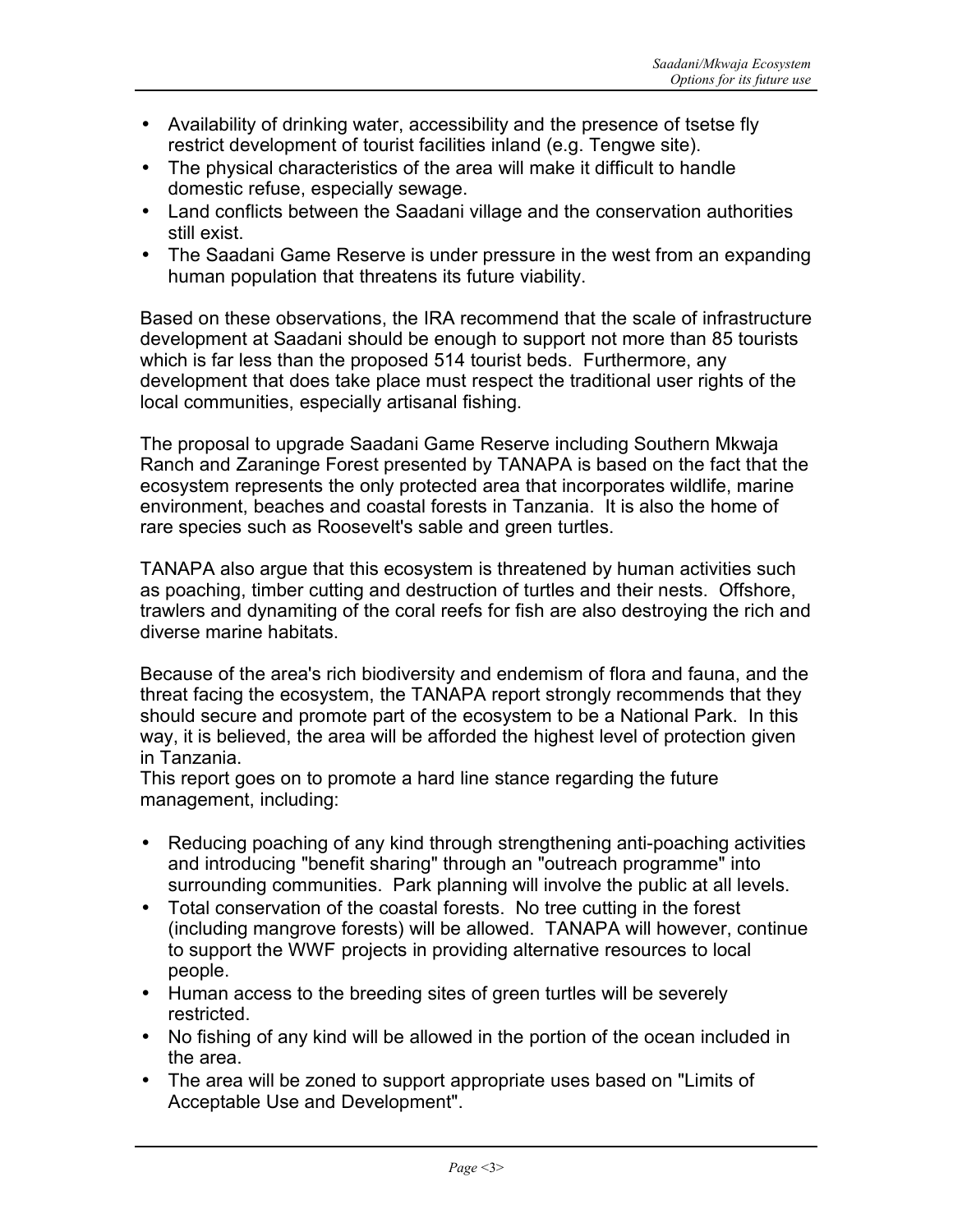• All major developments, including park and tourism facilities, will be encouraged outside the park boundaries.

TANAPA are also of the opinion that the present size of the core area needs to be enlarged in order to incorporate areas that are utilised by wildlife during the dry season. The areas to be included are in the south-west between the Saadani Game Reserve and Zaraninge PFR (Mwave kubwa), and an area north of Madete between Madete and Mligaji. These adjustments will increase the size of the protected area and thus "make it more viable".

Finally, the draft management report prepared in 1999 (Minja, Schenk and Baldus, 1999), attempts to analyse the management issues and problems facing Saadani Game Reserve and offers management objectives and strategies to resolve these. The proposed implementation strategy focuses on securing the area (boundary demarcation), zoning the area for non-consumptive tourism and improving law enforcement. Emphasis is also given to improving communications to and within the Game Reserve so as to support a low-volume, high cost tourism market. The management plan envisages working in cooperation with neighbouring communities to expand the Game Reserve to incorporate the mangrove swamps (and other minor boundary adjustments) as well as enhancing the living standards of rural communities from direct benefits derived from the sustainable use of wildlife.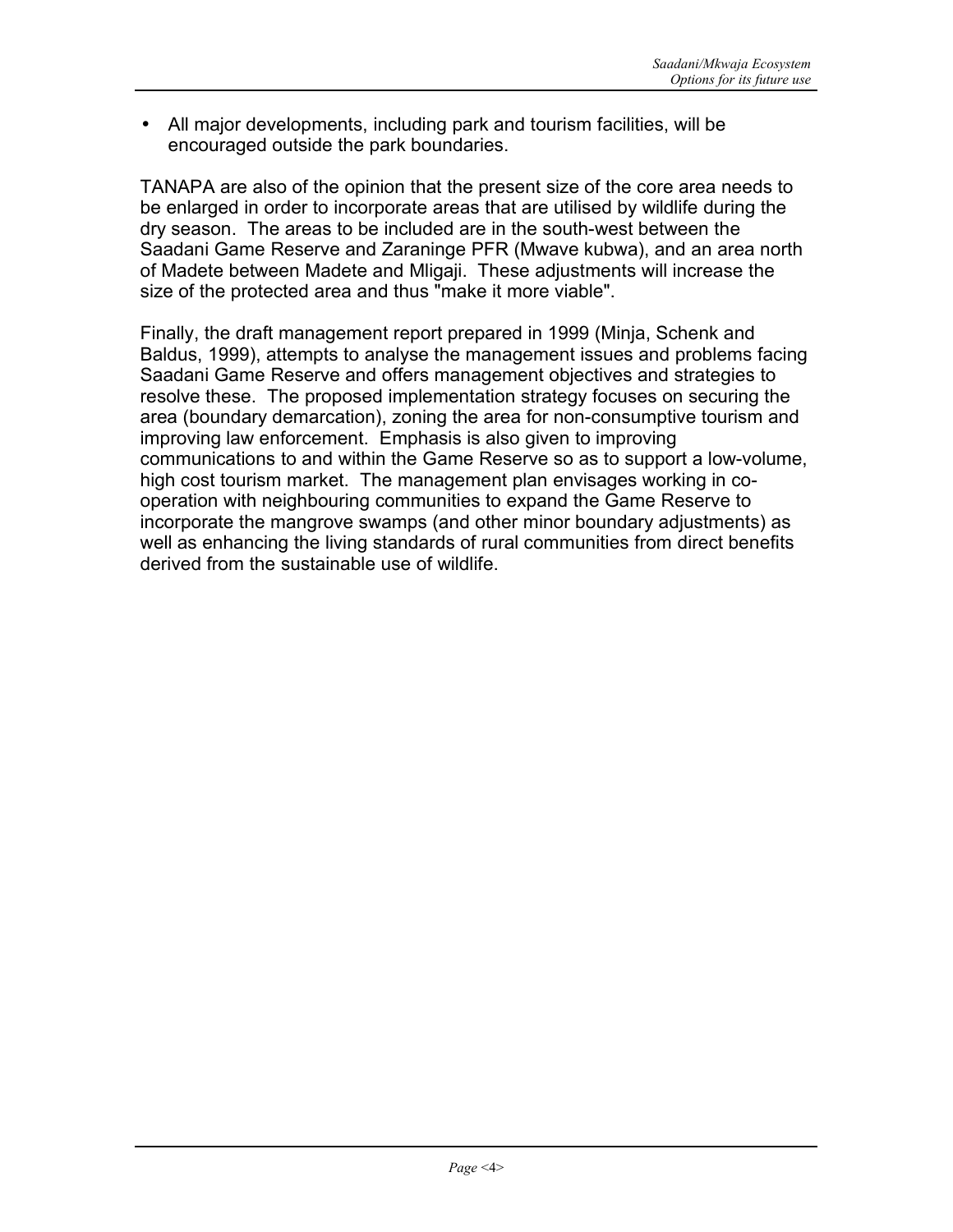# **2 PURPOSE OF THIS REPORT**

It is clear from the above synopsis that there are differing opinions on the future management strategies of this important ecosystem. On the one hand, TANAPA are of the firm opinion that the area should be afforded national park status while at the same time implementing a system that benefits the local communities. Another opinion is that the area cannot support excessive tourism development while the opposite opinion is that the area has high tourism potential.

The common thread here is that all the parties agree that the Saadani ecosystem should be afforded greater protection: the question being asked is how the area should be administered in the future, and how the utilisation of the area can benefit all stakeholders. This report analyses the various options available to the authorities<sup>1</sup>.

Since this study was commissioned it has finally been decided to give Saadani National Parks' status. The report serves therefore mainly as an attempt to discuss the options in principle and to draw conclusions in order to optimise future management. It also adresses the question whether a private nonconsumptive management option can be incorporated, e.g. in a part of the proposed National Park and/or on village land.

# **2.1 Approach to this analysis**

The options available for the future management of Saadani Game Reserve include:

- Upgrading to National Park status
- Maintain the area as a Game Reserve
- Develop Community Wildlife Management Area in the buffer zones
- Encourage investment from the Private Sector (Private Game Reserve?)

For each of the above, the advantages and disadvantages as well as the costs and benefits of the various options will be considered (where possible).

<sup>1</sup>

It should be noted that the author has not visited Saadani, and has had to rely on the various reports to draw conclusions on the options for its future use.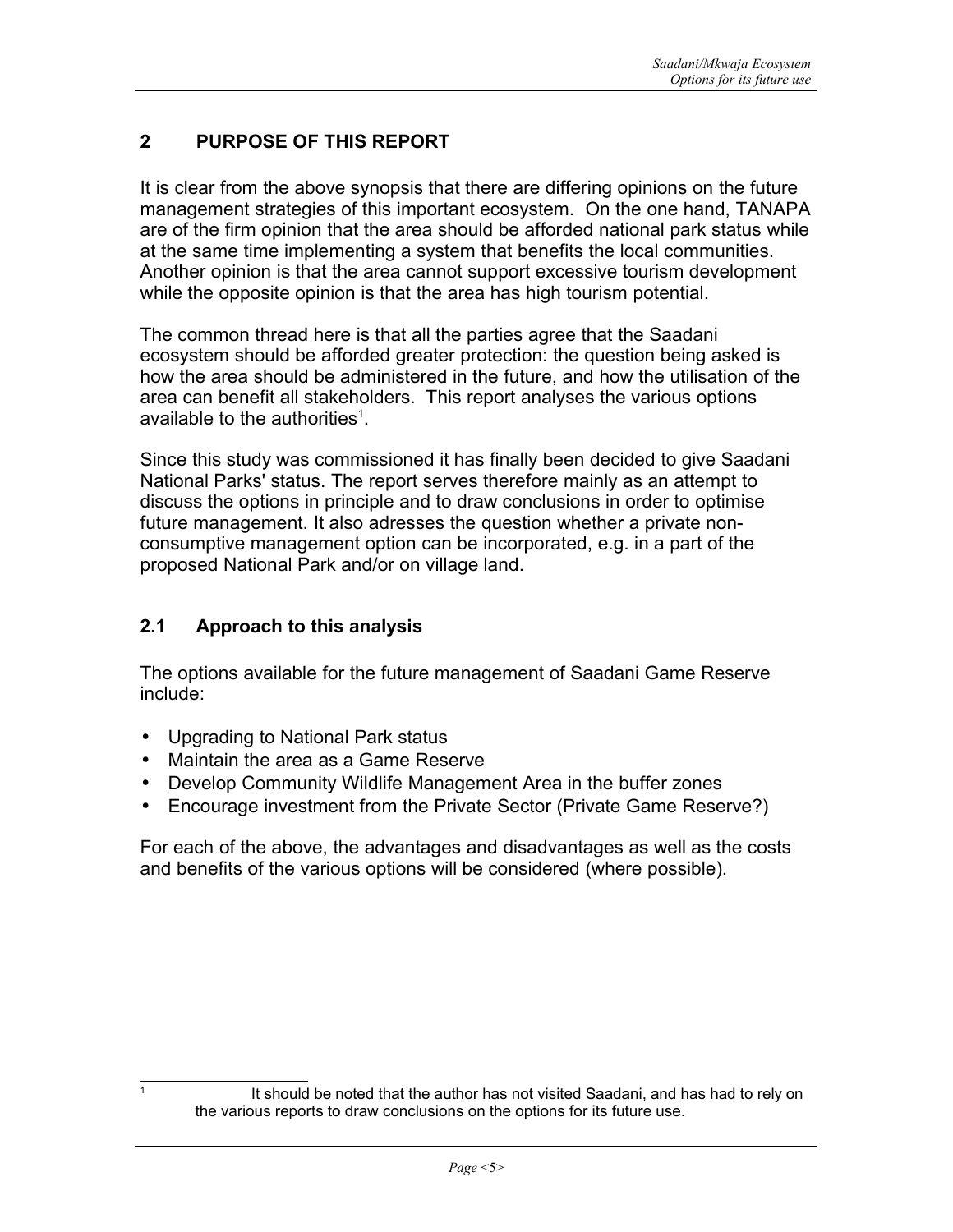# **3 UPGRADE TO NATIONAL PARK STATUS**

The Saadani Game Reserve was officially gazetted in 1968 and although a limited amount of development took place, the Game Reserve was financially crippled until it became a National Project Game Reserve directly administered by the Wildlife Division Headquarters in 1992 and supported financially by the TWPF. The 1995/1996 budget was equivalent to US\$50 000 (or US\$600/km<sup>2</sup>), however with constraints on government finances, Saadani is now starved of funding. As a result, the Game Reserve is coming under increasing pressure that threatens its future viability.

TANAPA are of the opinion that if this area were upgraded to National Park status, they would be in a position to protect and manage this important coastal ecosystem. The following tables summarise the advantages and disadvantages of this option.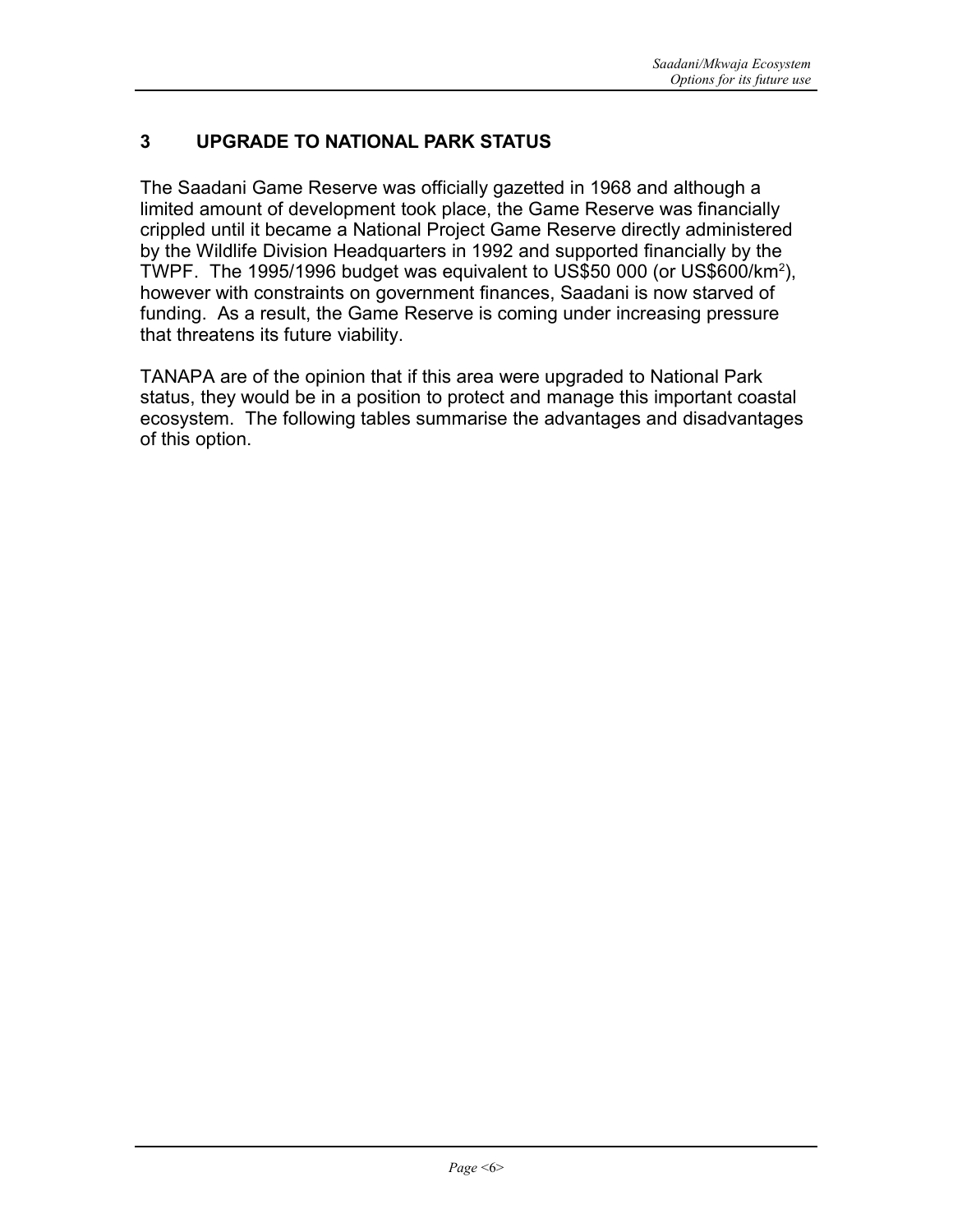|  |  | Table 1: Advantages and disadvantages of upgrading Saadani Game Reserve to national park status. |  |  |  |  |
|--|--|--------------------------------------------------------------------------------------------------|--|--|--|--|
|--|--|--------------------------------------------------------------------------------------------------|--|--|--|--|

| <b>ADVANTAGES</b>                                                                                                                                                                                                                                                                                                                                                                                                                                                                                                                                                                                                                                                                                                                                          | <b>DISADVANTAGES</b>                                                                                                                                                                                                                                                                                                                                                                                                                                                                                                                                                                                                                                                                                                                                                                                                                                                                                                                                      |
|------------------------------------------------------------------------------------------------------------------------------------------------------------------------------------------------------------------------------------------------------------------------------------------------------------------------------------------------------------------------------------------------------------------------------------------------------------------------------------------------------------------------------------------------------------------------------------------------------------------------------------------------------------------------------------------------------------------------------------------------------------|-----------------------------------------------------------------------------------------------------------------------------------------------------------------------------------------------------------------------------------------------------------------------------------------------------------------------------------------------------------------------------------------------------------------------------------------------------------------------------------------------------------------------------------------------------------------------------------------------------------------------------------------------------------------------------------------------------------------------------------------------------------------------------------------------------------------------------------------------------------------------------------------------------------------------------------------------------------|
| The Saadani Ecosystem will be afforded the highest level of protection<br>in the country.<br>The National Park will afford protection to the forest areas, including the                                                                                                                                                                                                                                                                                                                                                                                                                                                                                                                                                                                   | Under the current legislation, the National Park status limits<br>the options available for future use to non-consumptive<br>utilisation only.<br>О                                                                                                                                                                                                                                                                                                                                                                                                                                                                                                                                                                                                                                                                                                                                                                                                       |
| important mangrove swamps and Zaraninge Forest.<br>The marine environment will be protected, including the breeding site<br>for the rare Green Turtle.<br>Under the current strategy, the Park boundaries will be extended to<br>include areas used by wildlife in dry season.<br>Subsistence and commercial hunting will not be permitted in the Park,<br>thus affording protection to the wildlife populations.<br>All major infrastructure development, including tourism development,<br>will be encouraged outside the Park.<br>Tourism development will take place in an orderly manner so as not to<br>impact negatively on the ecology of the Saadani ecosystem<br>Law enforcement will be strengthened through appropriate levels of<br>staffing. | Private sector investment, particularly in tourism development,<br>will be strictly controlled by the General Management Plan for<br>the Park.<br>Extending the boundaries of the Park will lead to land tenure<br>conflicts with the local communities.<br>The extended boundaries, particularly of Southern Mkwaja, will<br>О<br>increase TANAPA's operational costs (patrolling, road<br>maintenance etc.).<br>Limited benefits will accrue to the local communities.<br>О<br>Local communities may be denied access to sites of cultural<br>$\epsilon$<br>importance, particularly in the Zaraninge Forest.<br>TANAPA will have to accommodate Saadani village within the<br>$\bullet$<br>Park, and cater for future expansion.<br>The potential to develop a "hard edge" between local<br>$\bullet$<br>communities and the Park authorities is high.<br>Relatively small size of the National Park means that it is<br>costly to operate and manage. |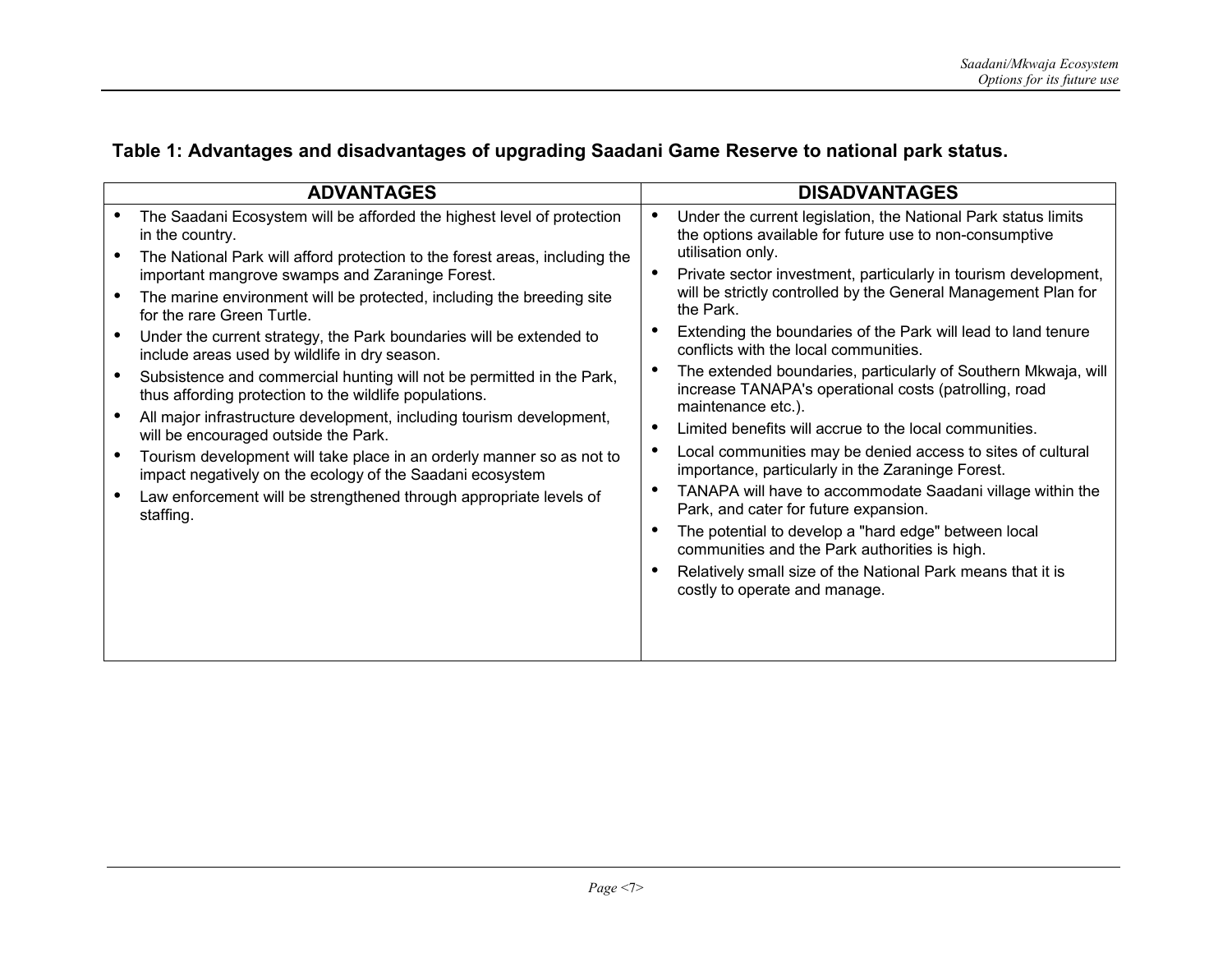## **3.1 Analysis of Recurrent and Capital Costs associated with National Parks**

The 1998 staff compliment for Saadani was 18 patrolling staff operating from 4 ranger posts. Although the Game Reserve is supported by TWPF as a 'special' project, the funds are inadequate to cover its operational costs. Furthermore, infrastructure development is poor and the staff lacks regular payments of night allowances and other incentives. The Game Reserve is coming under increasing pressure from subsistence and commercial poachers, wood-cutters and illegal cultivation.

The operational budgets needed in protected areas in southern Africa are determined by the number of men required for effective patrolling<sup>2</sup> to deter illegal activities, and undertake routine management. Despite the establishment of effective community wildlife programmes in areas adjacent to national parks, there is still the ever-present threat from illegal hunters who may come from further afield in search of meat and other natural resource products. As a general rule the number of men required is related to the size of the park as follows:

# **Number** of men:  $N_s = \sqrt{A}$

where A is expressed in square kilometres.

The number of men also determines the annual running costs (made up of salaries, field allowances, equipment, transport, maintenance costs *etc*.). Allowing for variations in salaries and other costs from country to country in the region, the operational costs are approximately given by the formula:

# **Annual recurrent expenditure/km<sup>2</sup> : CR = US\$50 (1 + 2 + 3 ) A** √**A**

Similarly, capital requirements are also dependent on the total staff complement in the park but vary depending on building costs across the region. The required capital per unit area is approximately given by the formula:

# **Total capital expenditure/ km<sup>2</sup> : CC = US\$500 (1 + 1 + 1 ) A** √**A**

Where A = thousands of square kilometres (*i.e.*  $A = 1 = 1000 \text{km}^2$ ).

These formula suggest the recurrent and capital expenditure required to manage and develop a park of 1 000km<sup>2</sup> will require US\$300/km<sup>2</sup> and US\$1 500/km<sup>2</sup> respectively.

 $\frac{1}{2}$  Effective" patrolling is defined by the requirement that illegal activities are detected in less than two days.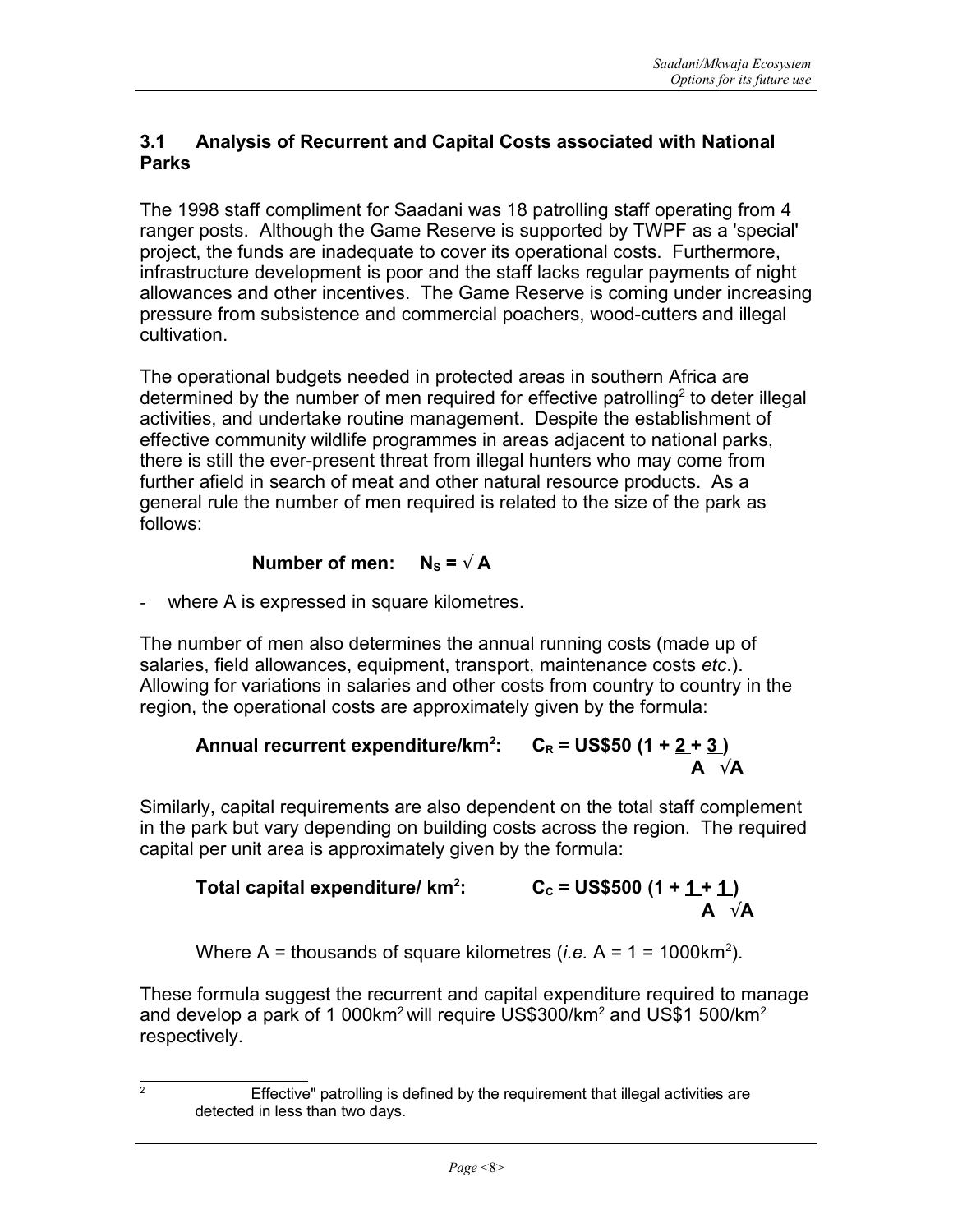Table 2 below illustrates these relationships.

| <b>Area of Park</b> | Recurrent             | <b>Capital</b>       | <b>Manpower</b> |
|---------------------|-----------------------|----------------------|-----------------|
| $(km^2)$            | costs/km <sup>2</sup> | cost/km <sup>2</sup> | $(km^2/man)$    |
| 200                 | 885                   | 4 118                | 14              |
| 250                 | 750                   | 3500                 | 16              |
| 300                 | 657                   | 3080                 | 17              |
| 350                 | 589                   | 2 7 7 4              | 19              |
| 400                 | 538                   | 2 5 4 1              | 20              |
| 450                 | 496                   | 2 3 5 6              | 21              |
| 500                 | 462                   | 2 207                | 22              |
| 600                 | 410                   | 1979                 | 24              |
| 700                 | 372                   | 1812                 | 26              |
| 800                 | 343                   | 1 684                | 28              |
| 1000                | 300                   | 1500                 | 32              |

#### **Table 2: The relationship between park size, recurrent and capital expenditure to illustrate the impact of the economies of scale.**

These budgets represent a threshold: where the state provides annual operating budgets equal to or greater than the amounts given in the table, there can be some certainty that the protected area will be adequately managed and conserved. Where budgets are lower than the amounts given, it is almost certain that the park management authority will not be able to protect the resources of the park.

Furthermore, these data illustrate the very high cost of developing and managing relatively small-protected areas. The cost of equipping and manning small, protected areas cannot escape from the economies of scale associated with large protected areas (see Figure 1 and 2).

Assuming that Saadani National Park is 600 - 700km<sup>2</sup>, the overall recurrent costs based on the above formula would be in the region of US\$246 000 to US\$260 400 per year 3 . Twenty four to 26 game scouts would be required to patrol the park. Capital costs would vary from US\$1.19 million to US\$1.26 million depending on the level of infrastructure development<sup>4</sup>. The capital costs could be much higher if the road network is to be brought up to an "all weather" standard.

## **Figure 1 and 2: The relationship of Park size to illustrate the impact of economies of scale on Recurrent Expenditure and Capital Costs.**

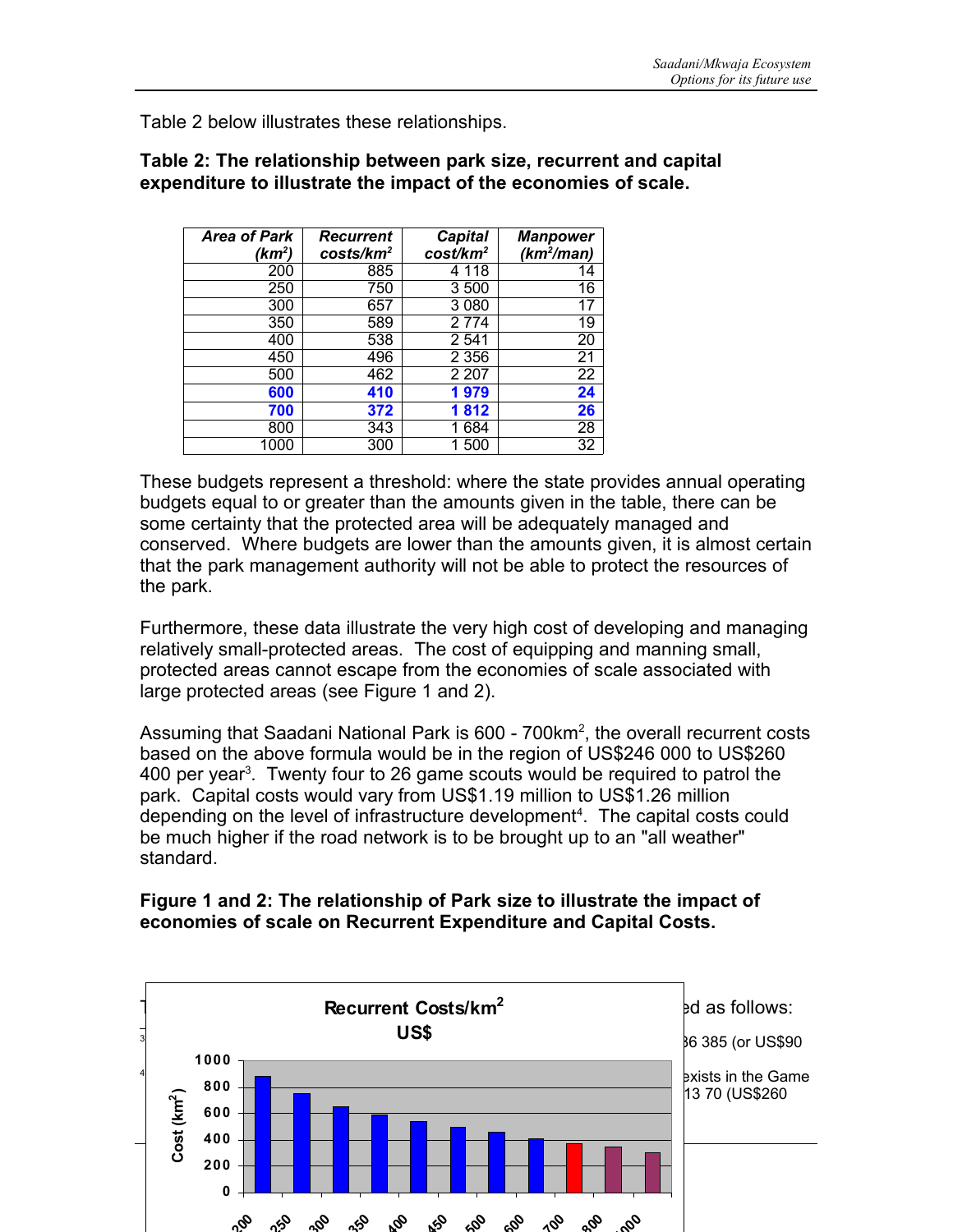

# 3.1.1 Recurrent Cost Assumptions

- The number of game scouts is computed as the square root of the total park area expressed in square kilometres.
- The number of labourers is computed at one half the number of game scouts.
- The number of senior scouts is set at 1 for every 10 game scouts.

**Area of National Park (km 2 )**

- The number of junior officers is set at 1 for every 20 game scouts.
- The number of senior officers is set at 1 for every 3 junior officers.
- One warden (project manager) is appointed to be in charge of the National Park.
- One ecologist for a minimum of 2000 $km^2$ .
- One technician employed to assist each ecologist with data collection.
- One clerk is employed for every 50 junior staff persons.
- One typist is employed for every 50 junior staff persons.
- Field scouts are expected to be on patrol for 15 days of the month. Labourers may accompany them. A field allowance of US\$2 per day is paid as an incentive to ensure proper patrolling.
- Officers are expected to spend about 10 days per month in the field. Junior officers should frequently lead patrols.
- The provision of rations is optional, but to ensure adequate patrolling and to reduce the incentive to illegal hunt animals in the park, all staff members should be provided with rations.
- A reward system should be put in place to encourage game scouts to affect arrests.
- Uniforms are treated as consumables because they are generally written off after two years of use.
- VHF radios are essential for anti-poaching work. One radio needs to be provided for every 5 scouts (i.e. one per patrol) and each officer should have a radio. The cost of the radios can be written off over 5 years. The costs of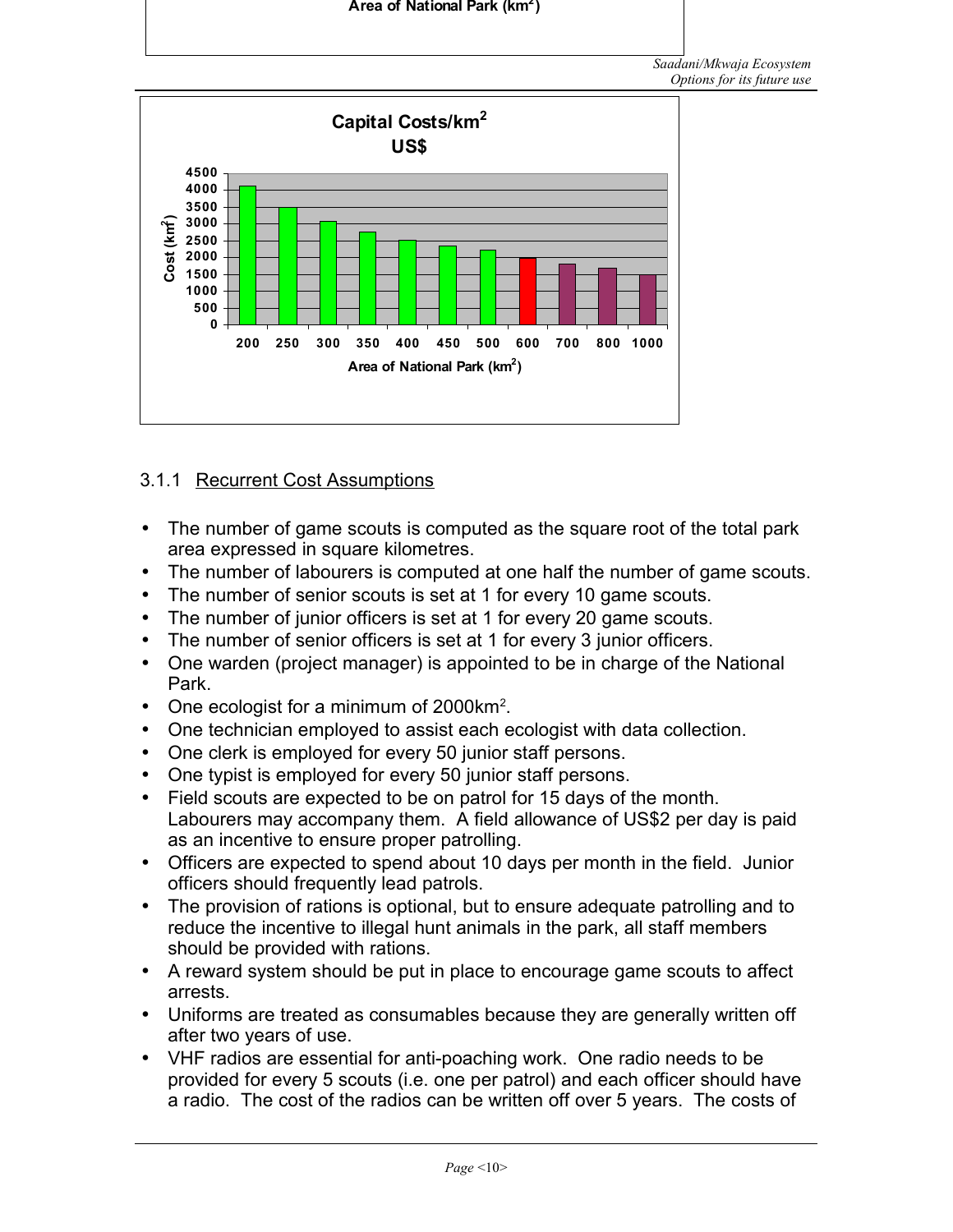base stations and repeaters links can be absorbed within the overall radio communications budget.

- Every scout and every officer should be armed. The cost of each weapon can be written off over 10 years.
- A budget for "other consumables" is necessary for implements for labourers, first aid etc.
- Four wheel drive vehicles are treated as "consumables" to be written off over 5 years (possibly less in the coastal environment). One vehicle should be provided per 5 members of staff.
- At least one 5-tonne truck is needed per park. Saadani will also require access to a boat.
- At least one tractor is required per park. Additional equipment should include a tow grader and 4-wheel trailer suitable for moving heavy loads. A grass mower is optional. This equipment is to be written off over 5 years.
- An allowance of 2 500km/month for 4x4 vehicles will provide for all necessary travel within the park and allow one trip to a major centre every month.
- An allowance of 1500km/month for the truck will provide for one trip per month to a major centre to collect supplies and limited travel within the park.
- The provisions for the tractor assumes it will be used on average about 2 hours per day.
- The provision for water is based on the assumption of one borehole/well per 40 people. Running costs for the pump assume that it will operate 5 hours per day.
- It is assumed that one 50kva generator will supply the electricity needs for up to 30 people. The running costs assume that it will operate 6 hours per day.
- A provision for routine maintenance of all staff houses should include painting, plumping repairs etc.
- Provision is made for all scouts to undergo at least 14 days training each year either in service in the park or elsewhere in Tanzania.
- Provision is made for all officers to undergo at least 28 days training annually within Tanzania.

# **3.1.2 Capital Costs Assumptions**.

- Two game scouts will share a house with two bedrooms, a central mess area and an external kitchen.
- Five labourers will be housed in one "barrack" unit.
- Senior Scouts will have a two-bedroom house.
- Junior officers have their own house with one bedroom, shower and toilet.
- Senior staff have a two-bedroom house with sitting room/dining room and veranda.
- The warden (project manager) has a three-bedroom house.
- Ecologists have the same quality of house as the warden (project manager).
- Technicians, clerks and typists have the same quality house as a junior officer.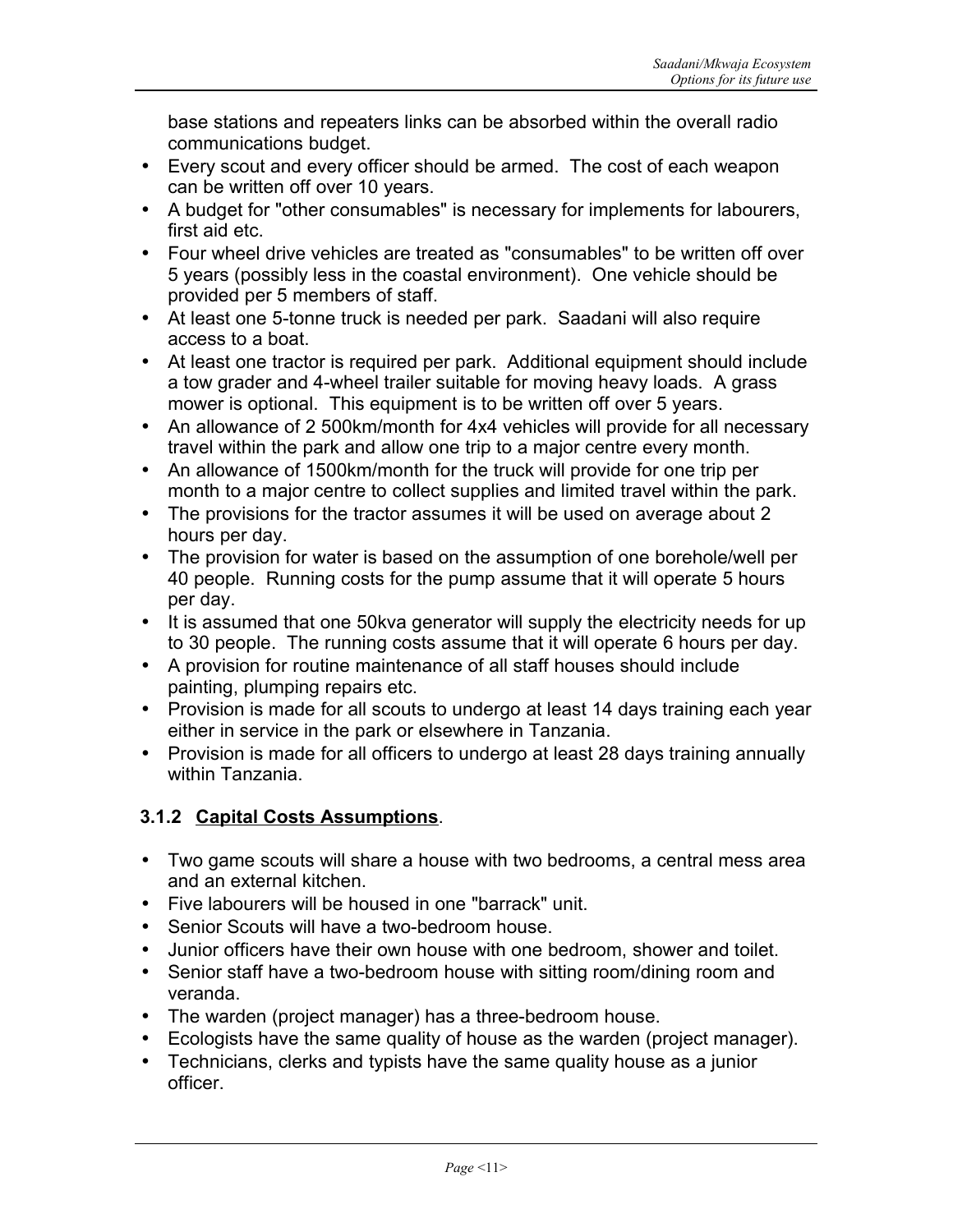- Ablution blocks consist of 5 showers and 5 toilets and are intended to be shared by up to 25 people.
- The office provides space for all the officers although junior staff would not necessary enjoy a room to themselves.
- Provision is made for nominal office furnishing.
- The size of the workshop/store room complex is dependent on the basic number of field staff on the station.
- Provision is made for a flat allowance to equip the workshop with tools.
- Provision is made to drill and equip boreholes/wells.

#### 3.1.3 Road construction and rehabilitation

- The cost of road construction is very high if put out to tender. In the case of Saadani, considerable effort is required to upgrade the roads to a standard that most tourists are prepared to endure. This will require specialist input from a qualified road engineer.
- Where possible, the use of mechanical equipment should be kept to a minimum and routine maintenance undertaken by a labour gang using normal implements (picks, shovels, grass-cutters etc).
- It is assumed that a gang of 30 labourers can clear one kilometre of road per day. The following costings give an indication for a year of operations:

| Wages                     | 30 labourer @ US\$30/month           | <b>US\$10 800</b> |
|---------------------------|--------------------------------------|-------------------|
| Field allowance           | US\$1/day $x$ 30 $x$ 365 days        | <b>US\$10 950</b> |
| Ration allowance          | $US$1/day \times 30 \times 365$ days | <b>US\$10 950</b> |
| Implements                | 30 labourer @ US\$30 ea/yr           | <b>US\$900</b>    |
| Tentage                   | 3 x 10 man tents @ US\$5000          | <b>US\$5 000</b>  |
| Logistic support          | 60km @ US\$0.75/km for 200 days      | <b>US\$9 000</b>  |
| <b>TOTAL FOR 365 DAYS</b> | <b>US\$47 600</b>                    |                   |

- Other provisions to be made include:
	- One culvert for every 20km of road (to cater for drainage lines that cause erosion problems if water cannot pass under the road)
	- Low level bridges over swamped areas that cannot be easily forded in the wet season.
- Finally, provision should be made to hire a motorised grader or bull-dozer for those portions of the road which are beyond the labourers capacity to make fir for vehicular traffic.

#### 3.1.4 Potential Income

The Institute of Resource Management recommend that tourism infrastructure development should cater for a maximum of 85 people. This position is also adopted in the draft management plan (Minja *et. al.* 1999) that recommends establishing three camps not exceeding 30 beds. The proposed fee structure is as follows:

*Page* <12>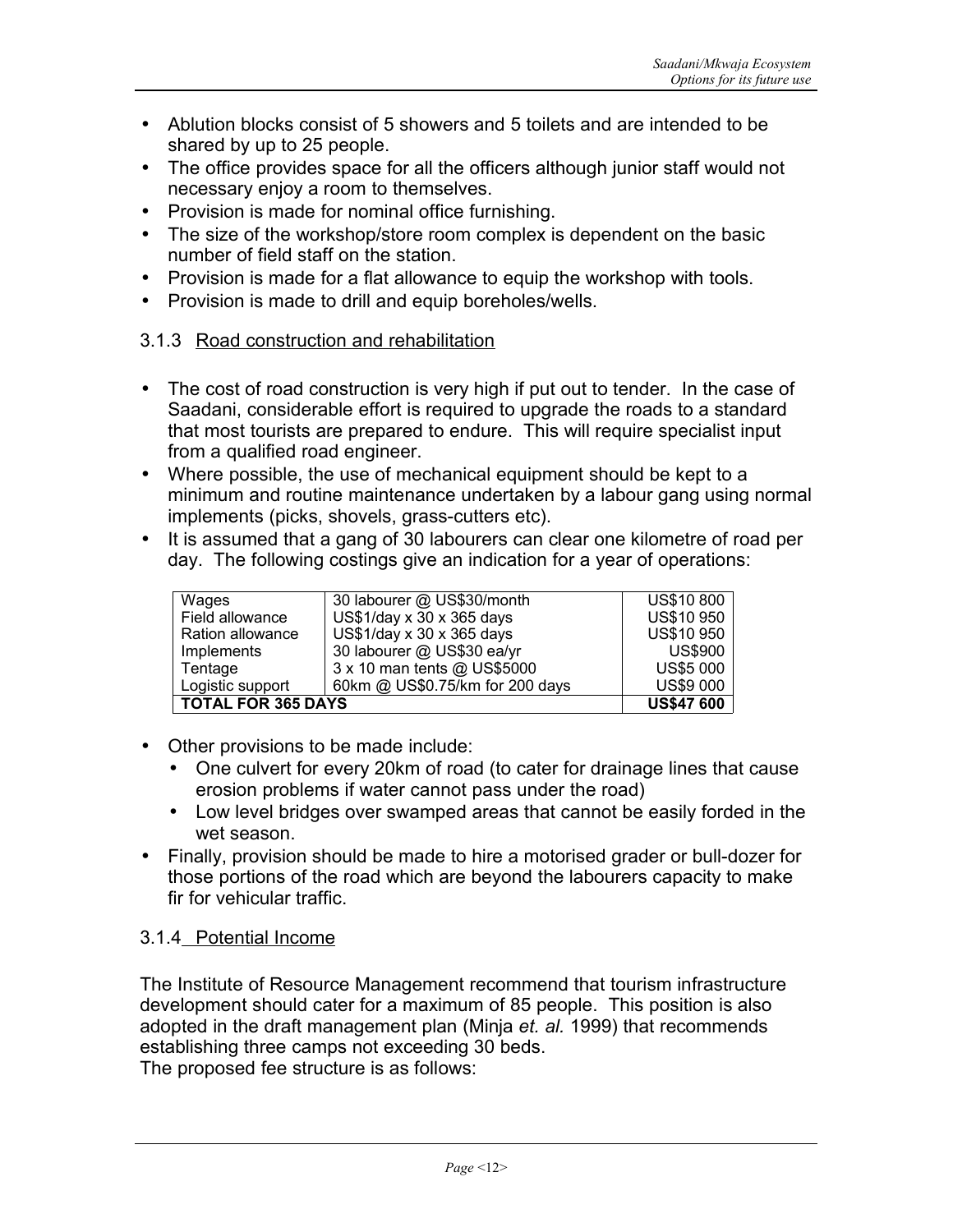- Entry fees per person per day: US\$20 non resident, US\$12 resident foreigner, TSH1 500 Tanzanians
- Vehicle entry fee: US\$10 per day
- Non tourist vehicle entry fee: TSH1 000
- Bed-night fee: US\$10 per day
- Camping fee: US\$10 per day
- Aircraft landing fee: US\$30
- Guide fees: US\$10 per guide.

This strategy is in keeping with the "low volume, high cost' tourism policy, however, this strategy also places a burden on the authorities to generate sufficient income to cover the operational costs of the Park. In addition, the management plan for Saadani will also have to accommodate the local communities is some form of revenue sharing or other form of benefits. Haase *et. al.* 1996 concludes that the Game Reserve will break even after 3 years assuming that accommodation catering for 200 beds is constructed, and occupancy levels are approximately 20%. This may be optimistic.

The background reports presented above have drawn attention to the fact that Saadani is not a 'Serengeti", and therefore cannot compete with the northern circuits of Tanzania. Furthermore, the quality of the tourism product is mediorce, and access to the area is difficult. Other constraints include the hot, humid climate, tsetse fly and the presence of a substantial village (Saadani) on the coast. Attracting "low volume, high cost" tourists to this park will therefore be challenging. Furthermore, limiting the number of beds to 90 also restricts the options, particularly as the tourist season is limited by the climate.

#### **3.2The Mozambique Experience**

Mozambique has some of the finest beaches along the east coast of Africa, although it does not have a situation similar to Saadani. Nonetheless, coastal tourism based on a "beach holiday" experience is a booming market in that country.

In one example that approximates Saadani, the strategy adopted is one of "feast or famine" that relies on attracting large numbers of tourists at peak times of the year (Christmas, Easter, school holidays etc). The facilities are basic, consisting of simple two-bedroom self-catering lodges (with gas stove/deep freeze, shower and toilet, (see Figure 3). In addition, there is a camping ground that offers selfequipped camping, basic A-frame shelters and communal cold water ablution blocks. The entire complex is serviced by a generator and covers an area of approximately 1km<sup>2</sup>.

The cost of these facilities is:

Camping: US\$7 per adult per day. Children under 12 US\$3.5 per day. Hire of A-Frame shelter: US\$15 - US30 per day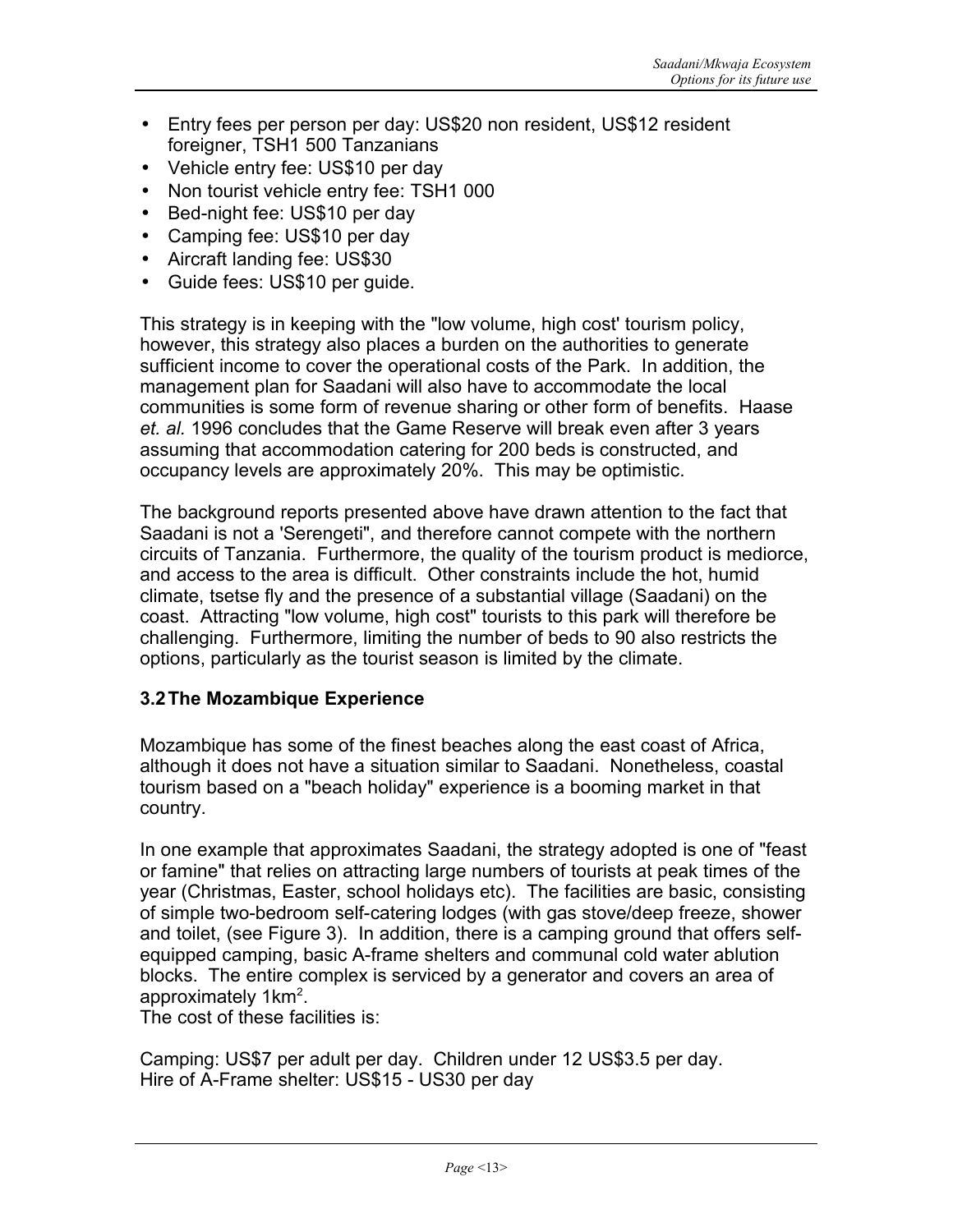Two bedroom Chalets: US\$100 per day for 4 persons (can sleep 6 - US\$120/day)

This tourist facility often has in excess of 1000 people at peak tourist periods. Bookings for the facilities have to be made well in advance (up to one year).

Some of the main factors contributing to the success of this camp are:

- It is remote, and located adjacent to spectacular beaches (coral snorkelling, safe swimming conditions, deep sea fishing etc). The beaches extend for approximately 60km, and thus can accommodate large numbers of people.
- Access to the site is relatively easy. Travelling time from centres such as Harare (Zimbabwe) and Johannesburg (South Africa) are approximately 12 - 15 hours (including time spent at the border crossing).
- The site can be reached by two-wheel drive saloon vehicles although a pickup truck or 4 x 4 is recommended.
- The camp can market to a very large pool of potential tourists in South Africa and Zimbabwe.
- The cost of the facilities is not exorbitant and is within the reach of most middle class families.

There are a number of villages in the hinterland, and the camp draws on the local community for labour (US\$2.50/day for Chalet Maids). The local fishermen sell their products to tourists. Supplies such as bread, cold drinks and alcoholic refreshments can be purchased from the small markets close by.

A unique feature of this camp is that it is constructed within a coconut plantation owned by a local resident. It is not clear what financial arrangements exist between the camp owners and the plantation owner, but both appear to co-exist amicably.

Data on occupancy levels are not available, however, using the following assumptions, one can guestimate the minimum level of income per season for this facility:

| <b>No Tourist Units</b> | Cost         | No days | No people | Total              |
|-------------------------|--------------|---------|-----------|--------------------|
| 7 (Chalets)             | US\$100/day  | 150     | -         | US\$105 000        |
| 1000 campers            | US\$7/day ea | 90      | 90 000    | US\$630 000        |
| 15 (A-Frame)            | US\$15/day   | 120     | 1 800     | <b>US\$27 000</b>  |
|                         |              |         | Total     | <b>US\$762 000</b> |

## 3.2.1 Comparison with the Saadani

The example from Mozambique cannot be strictly compared to that in Saadani for a number of reasons: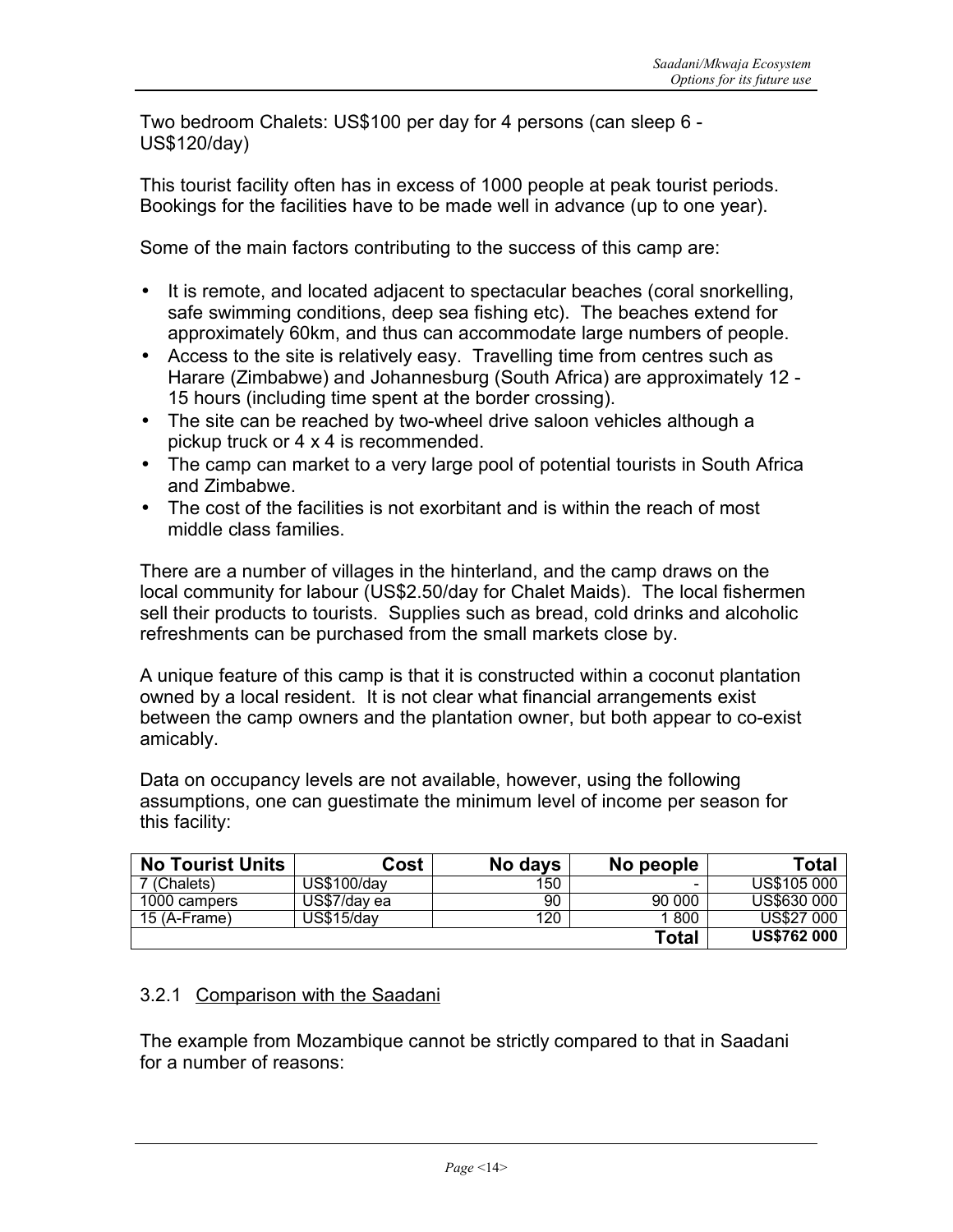- Saadani does not have access to extensive prime beaches to accommodate a large influx of people.
- Saadani village is located on the coast.
- Access very difficult.
- There is not a large pool of potential tourists such as South Africa and Zimbabwe, and has to rely on Dar-es-Salaam, Tanga and Zanzibar.

However, it may be possible to adapt the "low volume, high cost" marketing strategy to take advantage of the "feast or famine" strategy used in Mozambique. This issue requires further consideration to determine whether Saadani can attract a very large influx of tourists from centres such as Tanga, Dar es Salaam and Zanzibar for very short periods of time.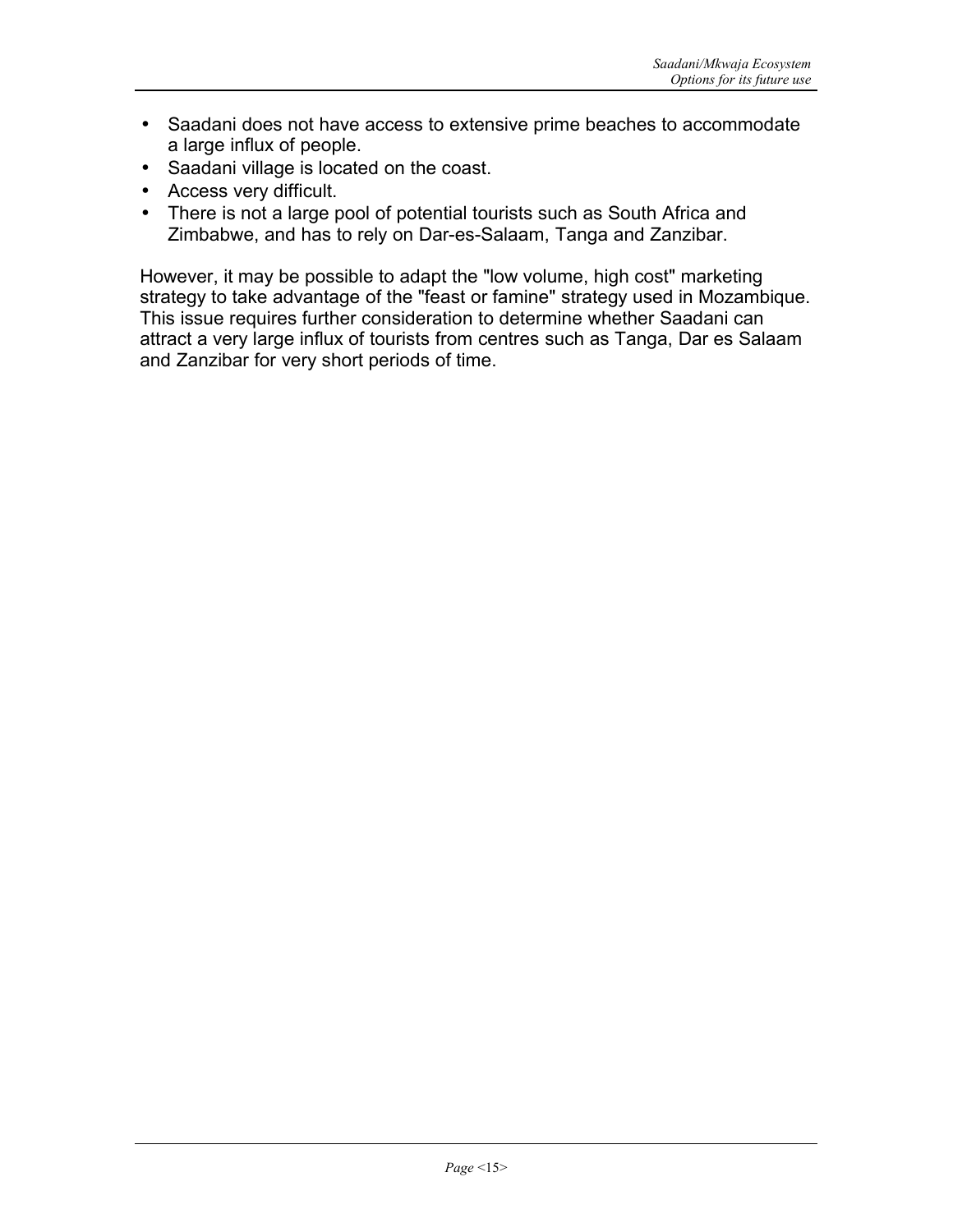## **4 MAINTAIN THE AREA AS A GAME RESERVE**

Saadani Game Reserve has been under the control of the Wildlife Division since 1968. At its inception, the Wildlife Division assisted the local villages at Saadani to embark upon prawn fishing as a source of income. Initially this was successful, but since the early 1970's, very little has been done to further develop the Game Reserve.

The Wildlife Division is now under pressure from a variety of stakeholders to develop this area. Tour operators are anxious to develop tourist facilities in the Game Reserve; local communities on the eastern and western boundaries are eager to gain more land; TANAPA are of the opinion that the area should fall under their control and finally, the Wildlife Division needs a strategy to utilise the newly acquired Southern Mkwaja Ranch.

An analysis of the advantages and disadvantages of continuing to maintain the area as a Game Reserve under the Wildlife Division are given in Table 3.

#### **4.1Recurrent and Capital Costs**

The Wildlife Division will face the same constraints regarding the recurrent and capital costs associated with the management of the Saadani Game Reserve as would TANAPA (see above). However, in view of the fact that the Wildlife Division has greater flexibility in the legal uses of wildlife (hunting etc), it has the option to involve the private sector in some of the management activities. This is particularly important when considering the options for Southern Mkwaja Ranch where there may be an opportunity to involve the private sector in running this area as a high- lass game ranch. This is discussed in detail below.

#### **4.2Potential Income from Saadani Game Reserve**

Given the status of the wildlife populations in the area, the only option available to the Wildlife Division in the medium term is to promote non-consumptive tourism, especially along the coast. The levels of income would not differ significantly from those described above.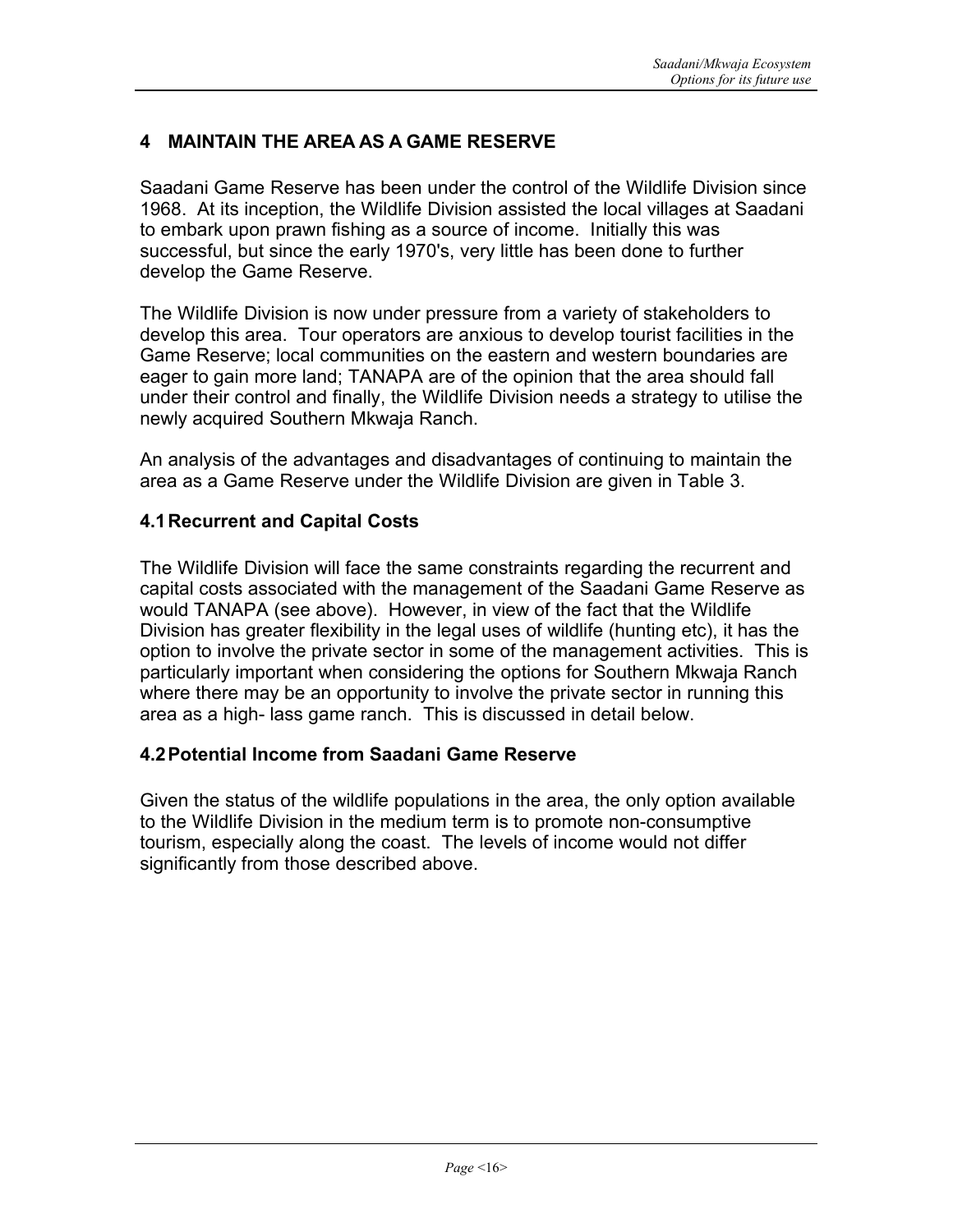# **Table 3: Advantages and disadvantages of maintaining the status quo**

|                                                  | <b>ADVANTAGES</b>                                                                                                                                                                                                                       | <b>DISADVANTAGES</b>                                                                                                                                                                                                      |
|--------------------------------------------------|-----------------------------------------------------------------------------------------------------------------------------------------------------------------------------------------------------------------------------------------|---------------------------------------------------------------------------------------------------------------------------------------------------------------------------------------------------------------------------|
| Division.                                        | The administrative continuity will be maintained under the Wildlife                                                                                                                                                                     | As a Game Reserve, Saadani will not be afforded the same<br>$\bullet$<br>level of protection as a national park                                                                                                           |
|                                                  | The legal use of wildlife under the Wildlife Division is not restricted to<br>game viewing only, but also permits tourist hunting and traditional use.<br>Under the jurisdiction of the Wildlife Division, it is possible to afford the | The status of the wildlife populations cannot justify the<br>$\bullet$<br>introduction of tourist hunting in the area for the foreseeable<br>future.                                                                      |
| park.                                            | same level of protection to wildlife and forests as if it were a national<br>Under the proposed management plan, the boundaries will be extended                                                                                        | Incorporating Southern Mkwaja Ranch into Saadani Game<br>Reserve has increased the management burden on local staff<br>in the medium term.                                                                                |
| to include areas used by wildlife in dry season. | Subsistence and commercial hunting will not be permitted in the Game<br>Reserve, thus affording protection to the wildlife populations. However,                                                                                        | The Wildlife Division will have to deal with issues that are<br>$\bullet$<br>outside its core business (marine environment, local<br>fishermen, mass tourism(?).                                                          |
| the future.                                      | the Wildlife Division has the option to introduce this form of utilisation in<br>Through the adoption of a General Management Plan, the Wildlife                                                                                        | It is not in the Wildlife Division's mandate to conserve and<br>protect unique ecosystems in Tanzania - this is the<br>responsibility of TANAPA. This issue could become an area<br>of conflict between the two agencies. |
| Reserve.                                         | Division can control the level of tourism development within the Game<br>The Wildlife Division can implement a Retention Scheme similar to that                                                                                         | Extending the boundaries of the Park will lead to land tenure<br>$\bullet$<br>conflicts with the local communities.                                                                                                       |
| for Saadani to meet its operational costs.       | operating in the Selous Game Reserve thus ensuring a steady income                                                                                                                                                                      | The extended boundaries, particularly of Southern Mkwaja, will<br>$\bullet$<br>increase the Wildlife Division's operational costs (patrolling,                                                                            |
| staffing.                                        | Law enforcement will be strengthened through appropriate levels of                                                                                                                                                                      | road maintenance etc.).<br>The Wildlife Division will have to accommodate Saadani<br>$\bullet$                                                                                                                            |
| programme that it could implement in Saadani.    | The Wildlife Division has a Community Wildlife Management                                                                                                                                                                               | village within the Game Reserve, and cater for future<br>expansion.                                                                                                                                                       |
| Game Reserve by local communities.               | The mandate of the Wildlife Division can accommodate access into the                                                                                                                                                                    | The potential to develop a "hard edge" between local<br>communities and the Wildlife Division authorities is high.                                                                                                        |
| sector.                                          | The Wildlife Division has greater flexibility to negotiate with the private                                                                                                                                                             | Relatively small size of the Game Reserve means that it is<br>$\bullet$<br>costly to operate and manage.                                                                                                                  |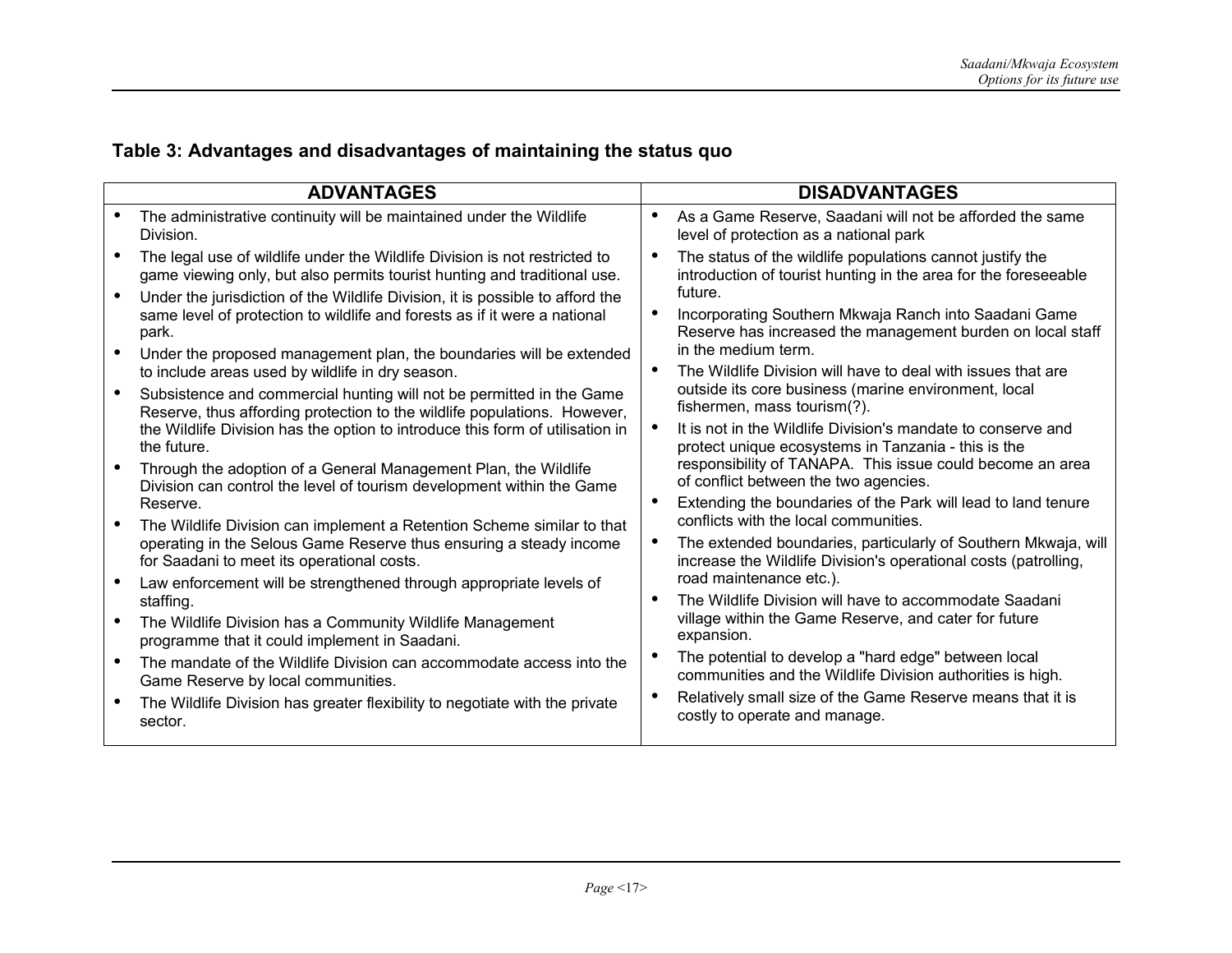#### **5 DEVELOP COMMUNITY WILDLIFE MANAGEMENT AREA IN THE BUFFER ZONES**

There are currently no buffer zones in the Saadani ecosystem that affords protection to the wildlife populations that move out of the Game Reserve in the dry season. The general consensus is that buffer zones should be established on the eastern and western boundary of the Game Reserve if the limited wildlife resources are to be conserved. However, the issues surrounding the land tenure are complex and will only be resolved through dialogue.

In principle, the communities accept the concept of Community Wildlife Management, although they have reservations that the government can implement this policy to their benefit. There are still unresolved issues concerning the boundaries of the Game Reserve, and more recently, there area claims that part of Mkwaja ranch was illegally taken from the community.

The issues here is:

• How does the conservation authority channel benefits from the Game Reserve into the local community, and still meet its obligations to manage the area effectively?

Under the current scenario, the proposed Eastern Buffer Zone is likely to cause the least problems. This community of four villages makes up 19% of the overall human population (4 323), and area predominantly fishermen. Their development needs are simple (improved water supply, better health and education and improved road access). This gives the conservation authorities some latitude to assist this community, particularly through facilitating better market opportunities for their products. There is also the opportunity to develop some form of joint-venture agreement with the local communities to promote tourism in the area (the example of a tourist camp constructed within a coconut plantation in Mozambique is a model that can be explored). There is also the option to link Souther Mkwaja Ranch with the communities along the coast to develop (e.g. Sange Island).

However, the Western Buffer Zone poses some significant problems. This area accounts for 81% of the human population (18 940) spread out in five villages. This community relies heavily on using the natural resources in the region for its livelihood, particularly bushmeat, and thus poses the greatest threat to the Saadani ecosystem.

Opportunities to implement "traditional" community wildlife management programmes are limited, especially as the wildlife resources are limited. Furthermore, these resources (apparently), are not found in the buffer zone throughout the year.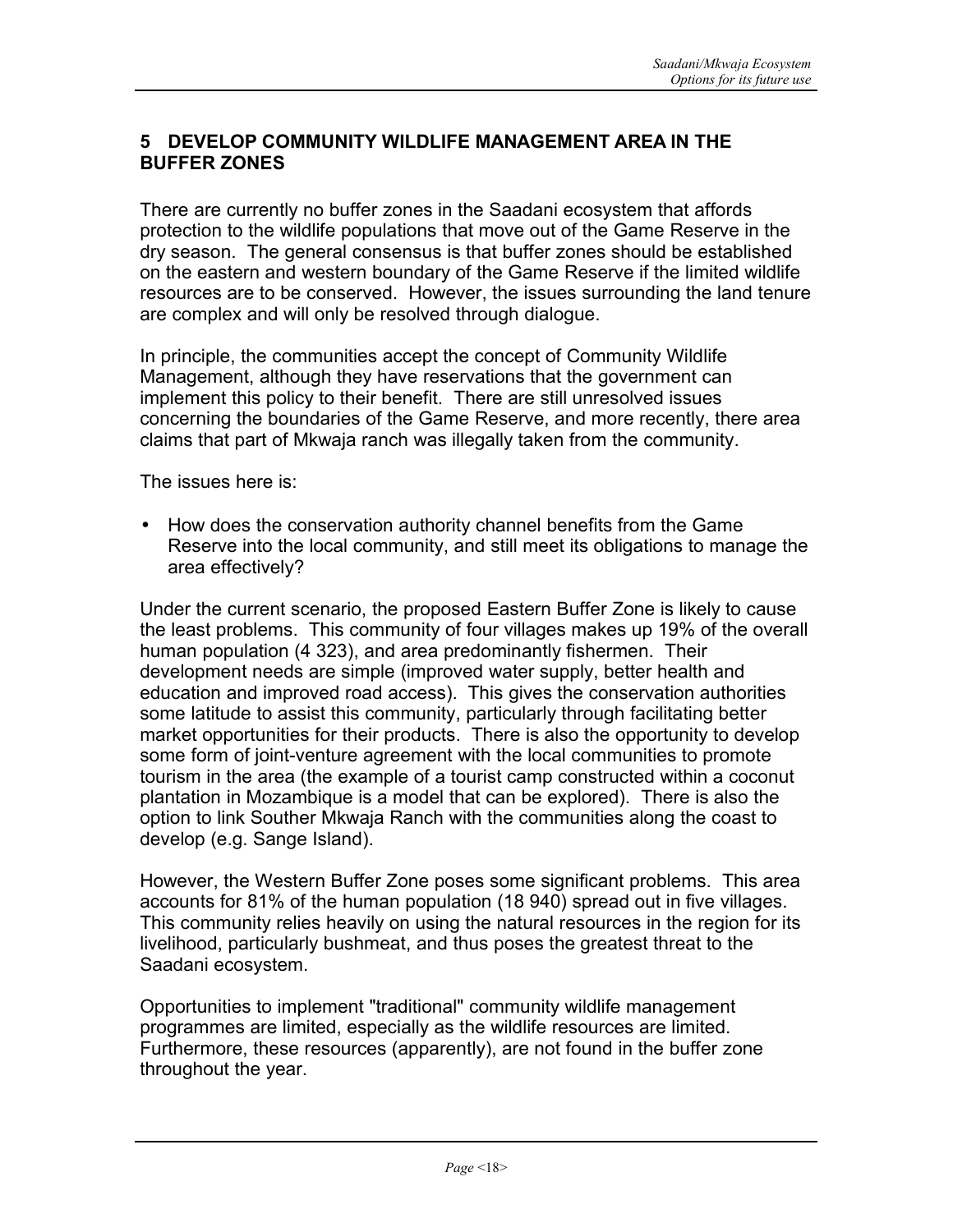Implementing any form of Community Wildlife Management programmes in the Western Buffer Zone will be an up hill task. The conservation authorities should gear itself to formulating a strategy that will deal with the confrontations that are likely to arise in the medium term.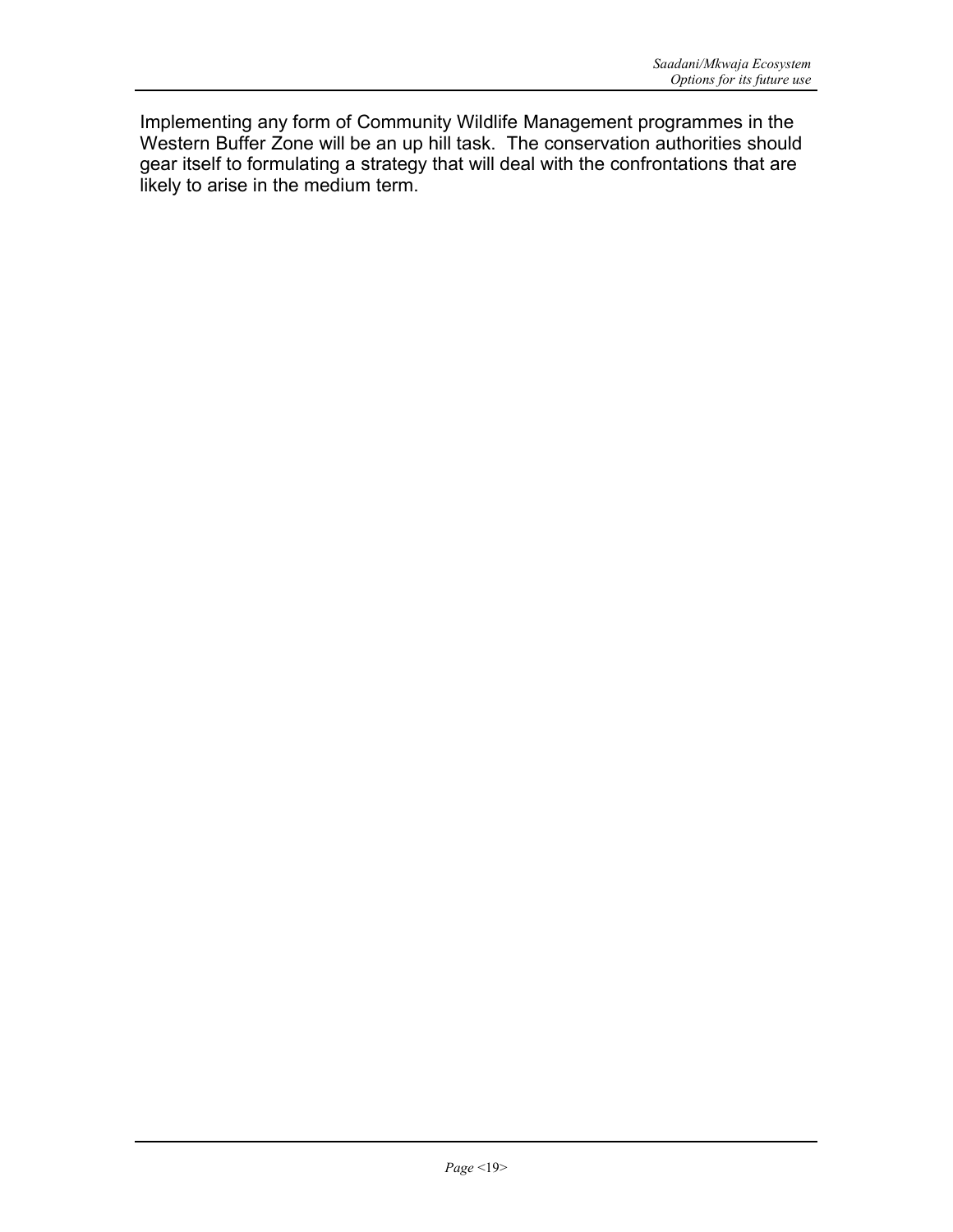#### **Table 4: Advantages and disadvantages of developing Community Wildlife Management programmes in the Buffer Zones**

| <b>ADVANTAGES</b>                                                                                                                                | <b>DISADVANTAGES</b>                                                                                                                   |
|--------------------------------------------------------------------------------------------------------------------------------------------------|----------------------------------------------------------------------------------------------------------------------------------------|
| Creating the buffer zones will afford some level of protection to the<br>Saadani ecosystem.                                                      | The conservation authority will have to invest in developing<br>$\bullet$<br>local capacity to implement Community Wildlife Management |
| Village communities will be made more aware of the importance of<br>wildlife and other natural resources.                                        | programmes.<br>Once the boundary issues have been resolved, local                                                                      |
| In the Eastern Buffer Zone, opportunities exist to involve the local<br>communities in the benefits derived from tourism development. This       | communities will no longer have the option to claim more land<br>from the protected area.                                              |
| will, however, depend on the strength and capabilities of the local<br>institutions.                                                             | The potential to develop a "hard edge" between local<br>$\bullet$<br>communities and the Wildlife Division authorities is high.        |
| Establishing the Buffer Zones provides an opportunity to resolve the<br>boundary differences in the region.                                      |                                                                                                                                        |
| Subsistence hunting can be implemented under more sustainable<br>management systems.                                                             |                                                                                                                                        |
| Limited infrastructure development can be implemented (water supply,<br>health and education facilities etc.)                                    |                                                                                                                                        |
| Level of law enforcement can be reduced.                                                                                                         |                                                                                                                                        |
| Opportunity to introduce village scouts.                                                                                                         |                                                                                                                                        |
| Training opportunities for village personnel and local leaders (budget<br>and financial control, benefits of natural resource conservation etc.) |                                                                                                                                        |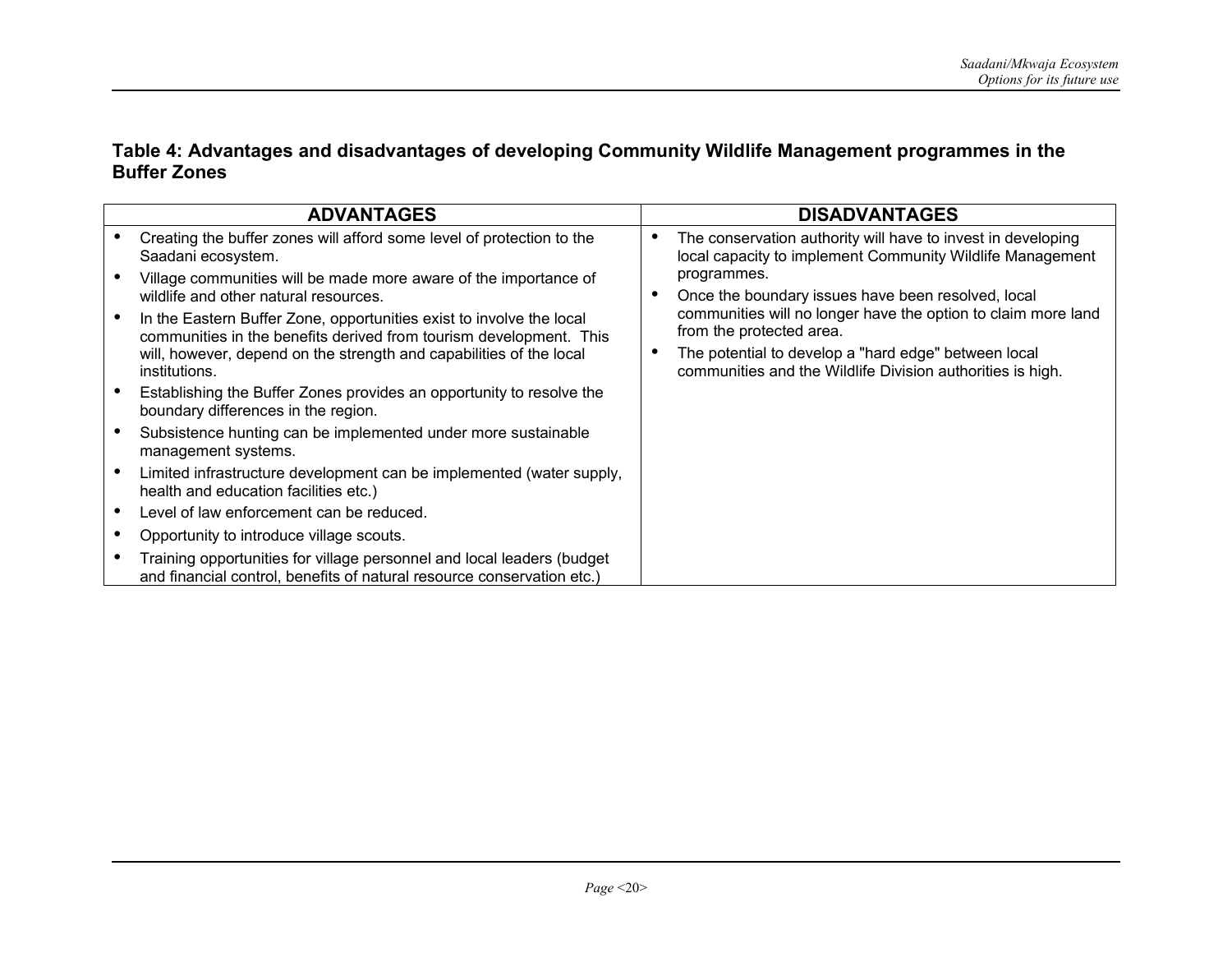# **6 ESTABLISHMENT OF A PRIVATE GAME RESERVE**

Direct involvement of the private sector in managing wildlife resources is not well advanced in Tanzania, primarily because of the legal status of wildlife being invested in the State. Nonetheless, activities such as game cropping and live capture are permitted but only in Game Control Areas and Open Areas. Even then, these are strictly controlled by the Wildlife Division.

Within the Saadani ecosystem, there is an opportunity to introduce a pilot scheme to test the involvement of the private sector in managing a private game reserve. The obvious area is the Southern Mkwaja Ranch that was formally operated as a cattle ranch. Infrastructure such as roads and dams are already in place (although some dams have recently been breached and need repair).

Consumptive use options (hunting) are not possible within the proposed National Park of course. But the private option could also be implemented on village land. One such scenario could e.g. be a private operator signing a contract with Saadani village to build tourist facilities on the beach owned by the village and use the village land for game viewing. TANAPA could lease him additionally the exclusive right for game viewing on a neighbouring part of Southern Saadani towards the Wami and Kisauke. Other such possibilities exist which are worth to be considered, as this would have pilot character for Tanzania.

Botswana has adopted this approach where the private sector is invited to tender for selected Wildlife Management Areas. These areas are either controlled by the Wildlife Department, the Regional Land Authority or a local community. Tenderers are required to submitted a management plan for the area and the selected company is granted a long-term lease (up to 20 years) to manage and develop the area accordingly.

#### **6.1Example: Feasibility of establishing a private game reserve in Southern Mkwaja Ranch**

The author is not fully conversant with the legal position and policies relating to private sector involvement in an operation such as this. The following points are therefore offered to stimulate discussion.

- Southern Mkwaja Ranch was formally a cattle ranch. The habitat has therefore been modified to accommodate this form of land use.
- From the literature it would appear that this property supported reasonable numbers of wildlife. Uncontrolled poaching by subsistence and commercial hunters led the ranch management to press for a complete hunting ban in the area.
- Southern Mkwaja Ranch is approximately 210 km<sup>2</sup> this is far greater in size to many of the private game ranches in southern Africa.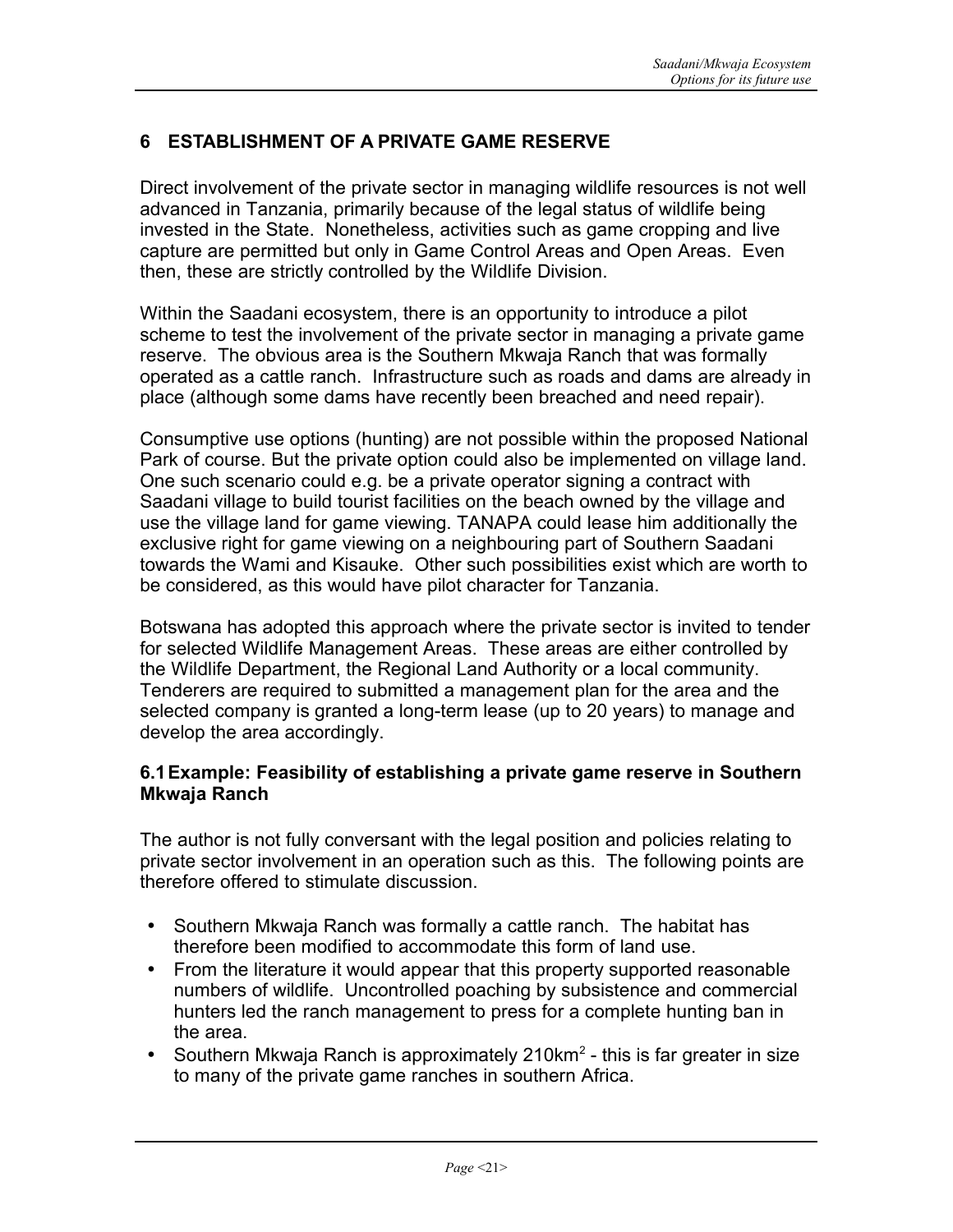• This property has only recently been incorporated within the Wildlife Division. This presents the Wildlife Division with an opportunity to embark upon a new form of wildlife utilisation that can have far reaching effects on the future use of wildlife in Tanzania.

## **6.2 Implementation of the project**

The Wildlife Division will retain the sole rights of managing the resources of Southern Mkwaja Ranch. As a guide, the overriding objectives of the Wildlife Division will be:

- To sustainably use the natural resources of the area for the benefit of the region and development of the local communities.
- To conserve and protect the natural resources of the area against misuse and any other threats.
- To link the management of Southern Mkwaja ranch to the improvement of livelihoods and development of the residents of the adjacent buffer zones.
- To monitor the condition of the natural resources of the area in order to protect and sustainably use them.

To achieve these objectives, the Wildlife Division is willing to enter into a joint venture arrangement with a private entrepreneur interesting in managing the hunting and tourism potential of the area.

## **6.2.1 Tender Procedure**

- The interested parties are required to prepare a technical proposal which best addresses the ecological, economic and social requirements of the area and its people.
- The tenders will be open to qualified Tanzanian nationals as well as international safari companies.
- The joint venture agreement will be valid initially for five years irrespective of any development proposals in the tender.
- Any decision to renew or retender after expiry of the agreement will be at the sole discretion of the Wildlife Division.

## **6.2.2 Conditions:**

- The Wildlife Division will provide up to 10 game scouts to monitor the operations, and to monitor the wildlife populations.
- At least 50% of all meat hunted in the area will be delivered to one of the neighbouring villages as may from time to time be directed by the Wildlife Division.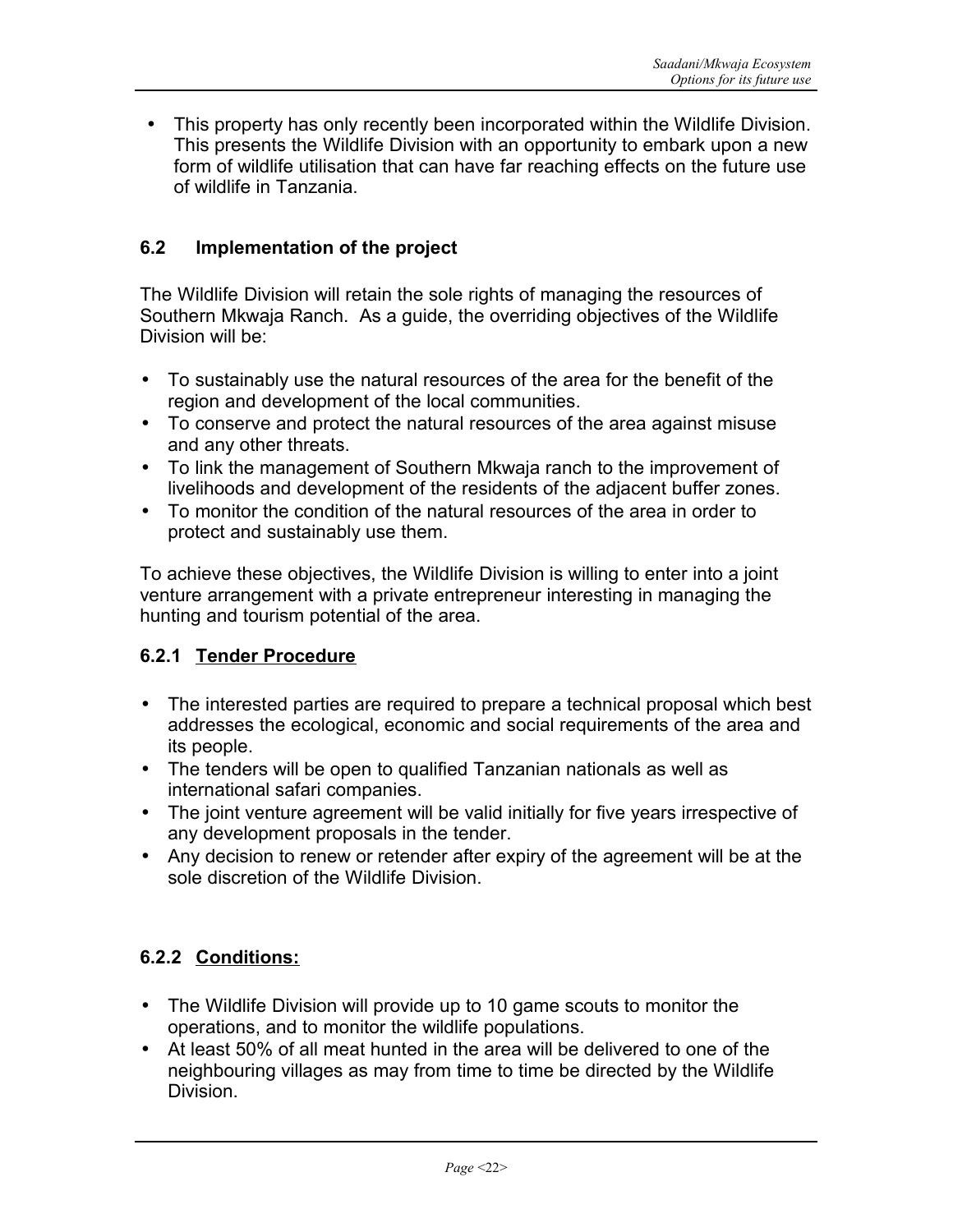- The hunting seasons and hunting quota will be determined by the Wildlife Division.
- The safari operator will be permitted to re-stock the property with wild animals upon being given authority by the Wildlife Division.
- Consideration will be given to fencing the property to reduce the incidence of crop raiding in neighbouring communities.
- The winning tender will be entitle the selected company to have exclusive rights to conduct hunting and photographic safaris on Southern Mkwaja until the agreement expires.
- The selected company will abide by all of the terms and conditions of the agreement with the Wildlife Division.
- The selected company will employ people from the local communities.

# **6.2.3 Technical Proposal**

- The technical proposal should be within the framework of relevant government legislation, and adhere to any local development plans, management plans or any other local legislation.
- The technical proposal should provide a clear and concise statement of the social, ecological, economic and management objectives of the joint venture, including the proposed management arrangements,
- The technical proposal should provide a brief outline of the regional and local setting of the project demonstrating an understanding of the natural resources present in the area and the current business and economic environment.
- The proposal should demonstrate a clear understanding of government policies and business environment.
- The proposal should demonstrate a clear understanding of the social and development needs of the local communities.
- With regards to the wildlife, the technical proposal must demonstrate knowledge and understanding of the current wildlife status and the intentions of the tenderer towards managing the wildlife populations during the period of the joint venture, including how the wildlife populations will be protected from illegal use.
- The technical proposal must show compatibility with the draft management plan for Saadani Game Reserve.

## **6.2.4 Wildlife Utilisation**

- The technical proposal must clearly show the activities proposed to be undertaken within the Southern Mkwaja Ranch (hunting, game viewing, cropping etc.).
- The technical proposal should suggest ways and methods to diversify into other tourism activities, preferably those that will benefit the local communities.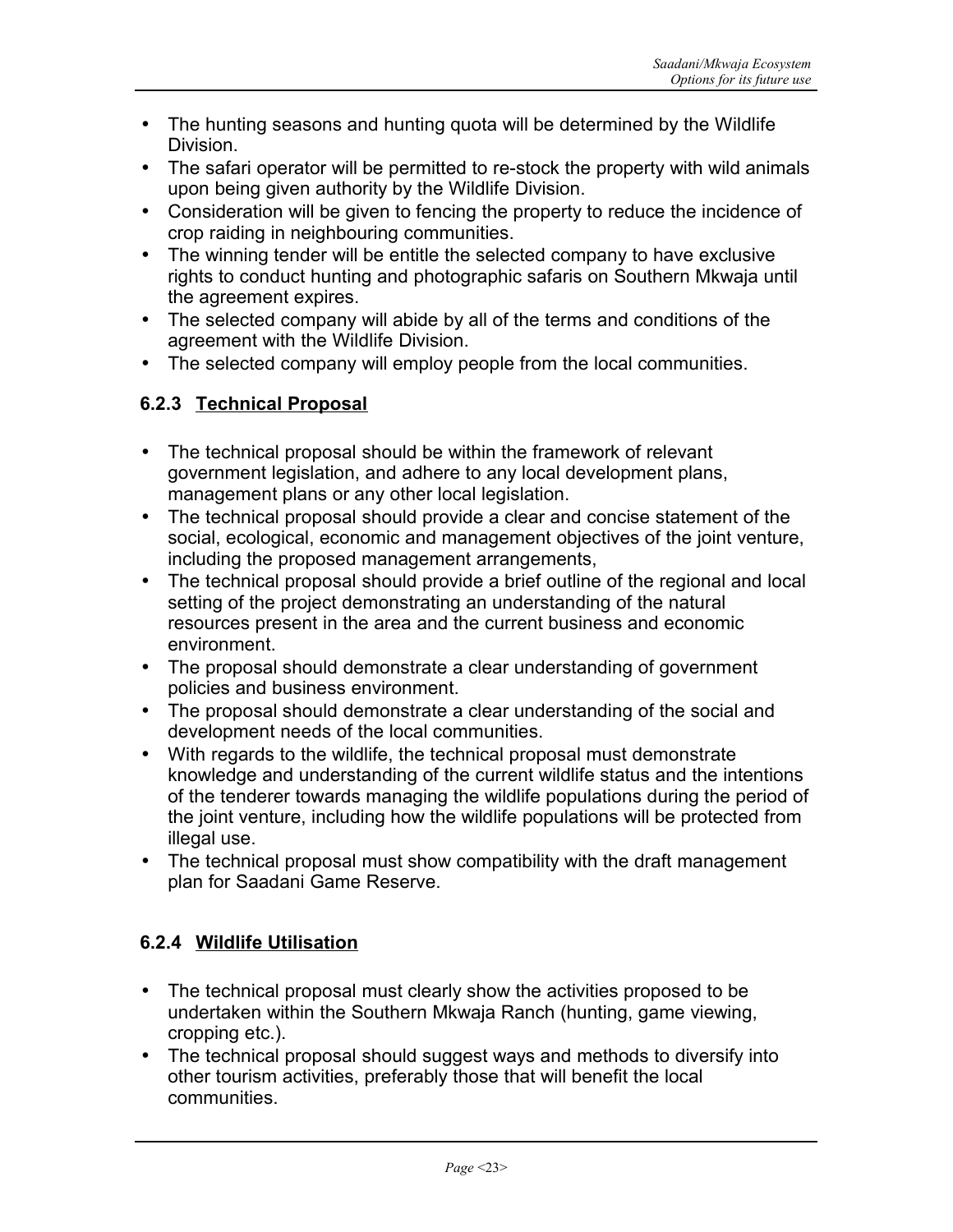## **6.2.5 Natural Resource Management**

• The proposal must demonstrate how the natural resources (fuel wood, building materials, thatching grass and other natural resources of traditional use) will be managed.

## **6.2.6 Physical and Technical Plan**

- All proposed development of infrastructure in the area must be described and detailed on appropriately scaled maps, including roads, camps, airstrips, dams, waterpoints and fences.
- All physical developments, including any infrastructural community benefits, should have a detailed, costed plan and time frame. The tenderer must demonstrate that the planned infrastructure will not adversely affect the area, its people or wildlife.
- Details of all physical and technical features of the project should be provided, and all existing and planned developments should be detailed on an appropriately scaled map e.g. routing of roads, fire breaks etc.
- A detailed development time schedule should be included. The development schedule should take into account climatic seasons, breeding season and any animal migrations or movements to minimise disturbance during the development phase.
- Proposals should include a detailed plan of all activities proposed and how these activities will be carried out. Where possible, the plan should include a concise plan of proposed activities to be undertaken by the company as community benefits.

# **6.2.7 Staffing**

- Tenders should stipulate the number of local employment opportunities that the company will provide and respective positions, competitive salaries and details of the work involved.
- Tenders should clearly indicate the number of temporary and seasonal positions that the company hopes to offer during the period of the lease.
- The tenders should demonstrate how they can complement the salaries of the game scouts through the provision of items such as uniforms, camping equipment, rations, transport, accommodation, schooling etc.
- Tenders are required to demonstrate how staff will be trained.
- Proposals must indicate the type of housing that will be offered for staff and other staff welfare matters.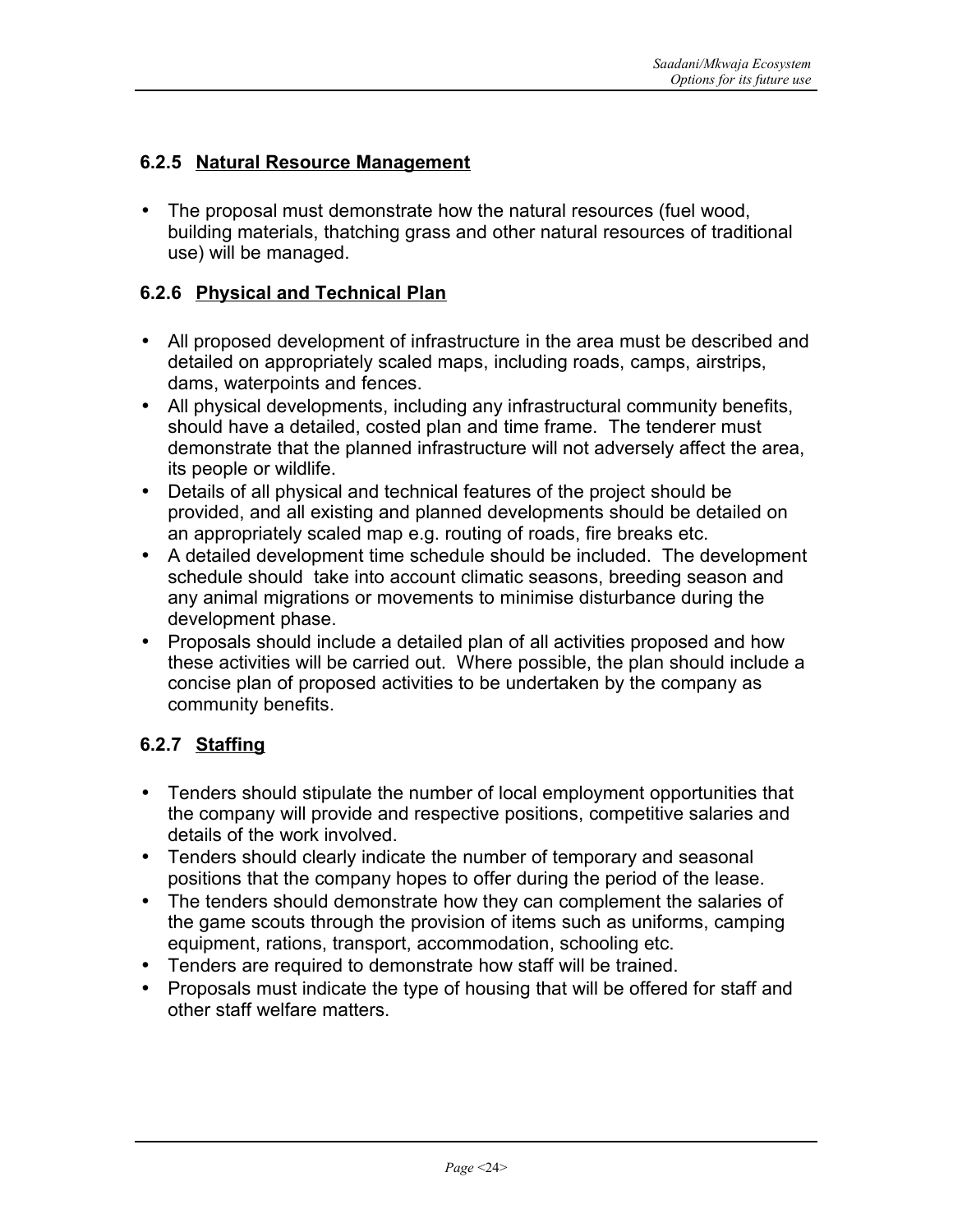## **6.2.8 Community Development**

• Any other benefits that the tenderer may wish to propose, such as schools, clinics and water, should be detailed in the proposal.

## **6.2.9 Financial Analysis**

This section should not be confused with the *financial offer* for the land, any hunting fees or resource royalty that the tenderer may offer. The finacial analysis should indicate:

- A cash flow analysis of the proposed infrastructure development, including the costing of the technical and physical plan. Sources of finance should be included. The staff requirements should be listed and costed. The assumptions used to derived the projected income should be clearly explained, with details of anticipated tourist numbers and turnover.
- Tenderers should demonstrate how they will market the area, their activities nationally, regionally and internationally and how this will be sustained over the duration of the lease.

# **6.2.10 Company background**

- An overview of the company, including all experience in the tourism industry is to be provided. This includes details of the names of all shareholders, directors and their nationalities.
- The names and CVs of any proposed professional hunters/guides should be included in the tender document.

## **6.2.11 Financial proposal**

- The financial proposal shall be structured to show;
	- The proposed land rental offered (Wildlife Division can stipulate a reserve price in US\$).
	- A resource royalty set as a percentage of gross income.
	- A fee for each species on the hunting quota.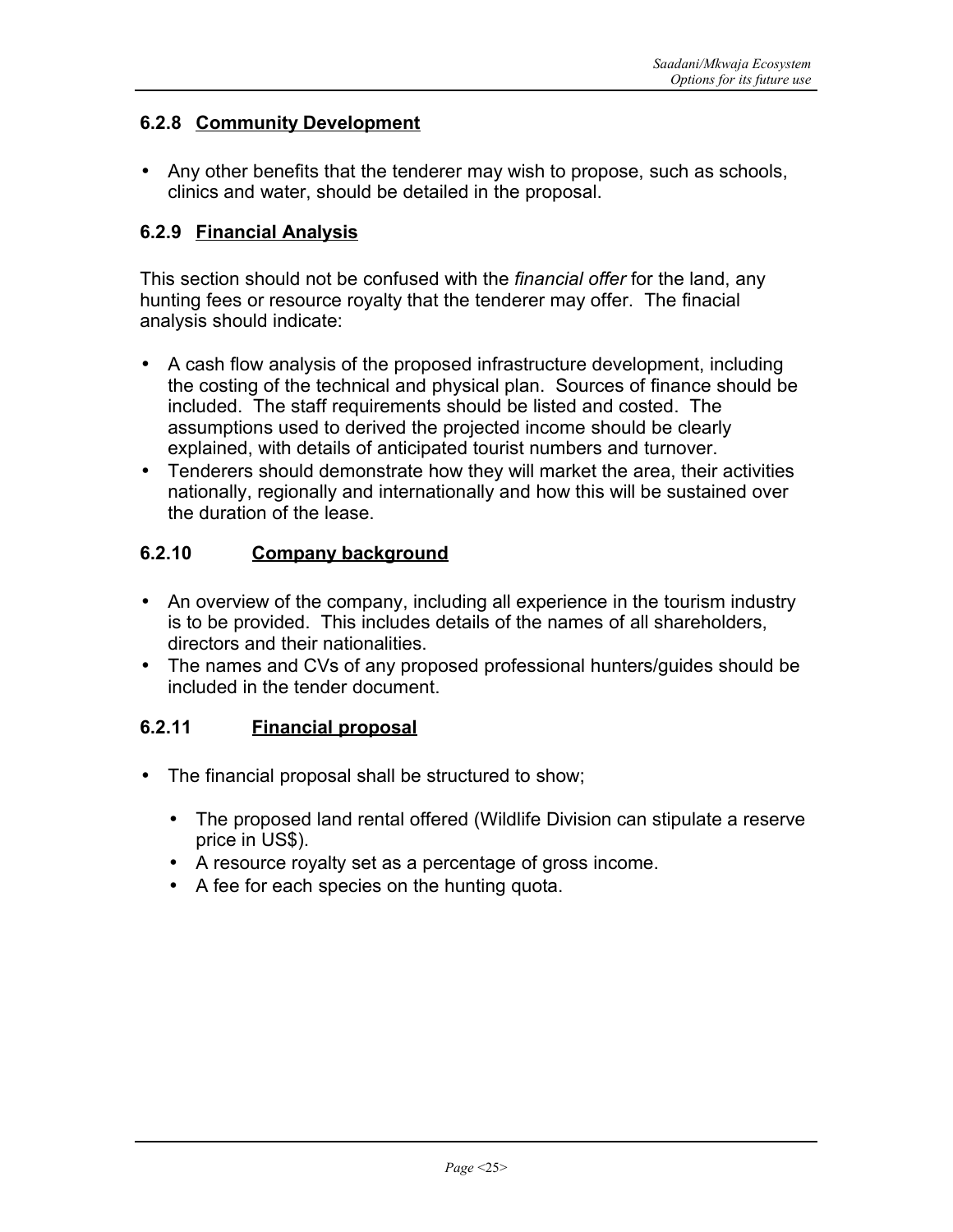# **Table 3: Advantages and disadvantages of establishing a private game reserve**

| <b>ADVANTAGES</b>                                                                                                                                                         | <b>DISADVANTAGES</b>                                                                                                         |
|---------------------------------------------------------------------------------------------------------------------------------------------------------------------------|------------------------------------------------------------------------------------------------------------------------------|
| Relieves the Wildlife Division of the responsibility of managing that<br>sector of the Saadani Game Reserve.                                                              | Leasing the area to the private sector forecloses options to the<br>$\bullet$<br>Wildlife Division for a set period of time. |
| This initiative will broaden the scope of the Wildlife Division to promote<br>wildlife conservation in Tanzania.                                                          | Denies local communities the opportunity to become directly<br>$\bullet$<br>involved in the scheme.                          |
| Encourages the involvement of the private sector in the conservation of<br>the Saadani ecosystem.                                                                         | Political reservations ("selling out the National Heritage")<br>$\bullet$                                                    |
| Under a wildlife management programme, the natural habitat of the<br>property will be encouraged to return.                                                               |                                                                                                                              |
| The Wildlife Division will still be in a position to monitor the protection of<br>the wildlife and forest resources.                                                      |                                                                                                                              |
| A private company will have the incentive to protect and increase the<br>wildlife numbers on the property.                                                                |                                                                                                                              |
| Through the adoption of the selected company's Management Plan, the<br>Wildlife Division can control the level of tourism development within the<br>private game reserve. |                                                                                                                              |
| The Wildlife Division is guaranteed an income for the private game<br>reserve.                                                                                            |                                                                                                                              |
| The Wildlife Division does not have to finance any of the recurrent and<br>infrastructure development costs.                                                              |                                                                                                                              |
| Law enforcement will be conducted under the control of the Wildlife<br>Division.                                                                                          |                                                                                                                              |
| There are opportunities to involve local communities in Community<br>Wildlife Management programmes.<br>Creates employment opportunities.                                 |                                                                                                                              |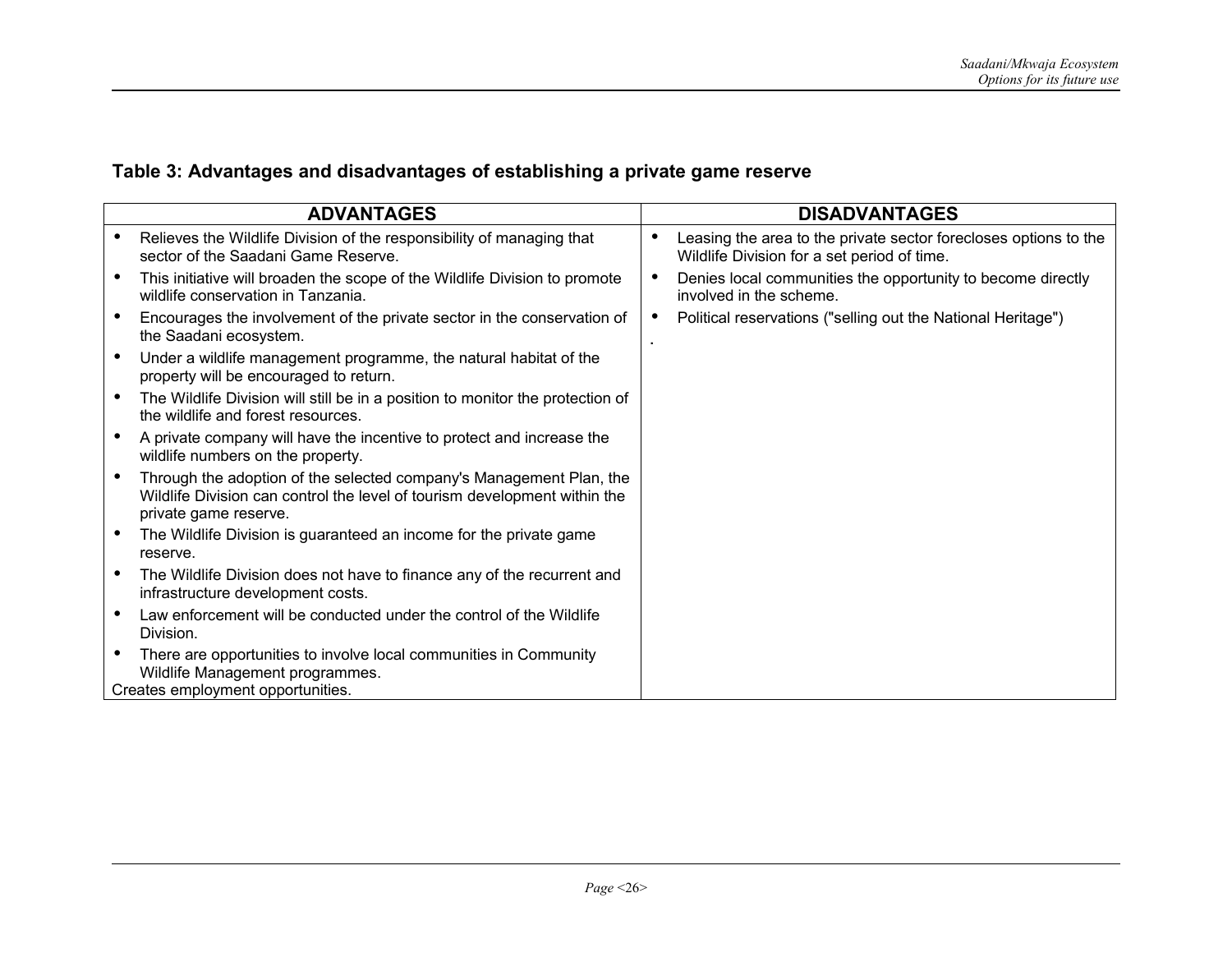# **7 CONCLUSIONS**

The Saadani Ecosystem is a unique combination of natural riches and cultural wealth, yet despite these attributes, the area is marked by poverty and neglect. With careful planning this situation can be reversed. There are exciting opportunities for local and international investors to realise the regions potential that will contribute to the creation of long-term jobs, economic growth and improved livelihoods.

Despite the constraints facing the area, the Saadani development initiative must believe that it can achieve its objectives of making maximum use of this underutilised area but at the same time protect its unique character. However, under the current financial constraints of the government as well as TANAPA, this may not be possible in the short to medium term. The key is therefore to maximise private sector involvement wherever possible. This will ensure that job creation is maximised, opportunities are created for new small businesses and cooperation between all stakeholders is ensured.

However, to achieve this, the key issue of the inadequacy of the road infrastructure must be resolved. This is the main reason for the minimal tourism (and agricultural) development in the region. Upgrading the road will offer the following advantages:

- Provide access to the tourism projects.
- Provide all-weather access for the 23 000 people living in the immediate vicinity of the Saadani ecosystem.
- Provide access to schools outside the region.
- Open new markets for products produced in the area, notably the prawn industry.

By resolving this issue, the government will unblock the obstacles that are preventing the implementation of programmes to enhance the capacity of the conservation agencies to take part in activities that will secure the Saadani ecosystem and improve the livelihood of the local communities.